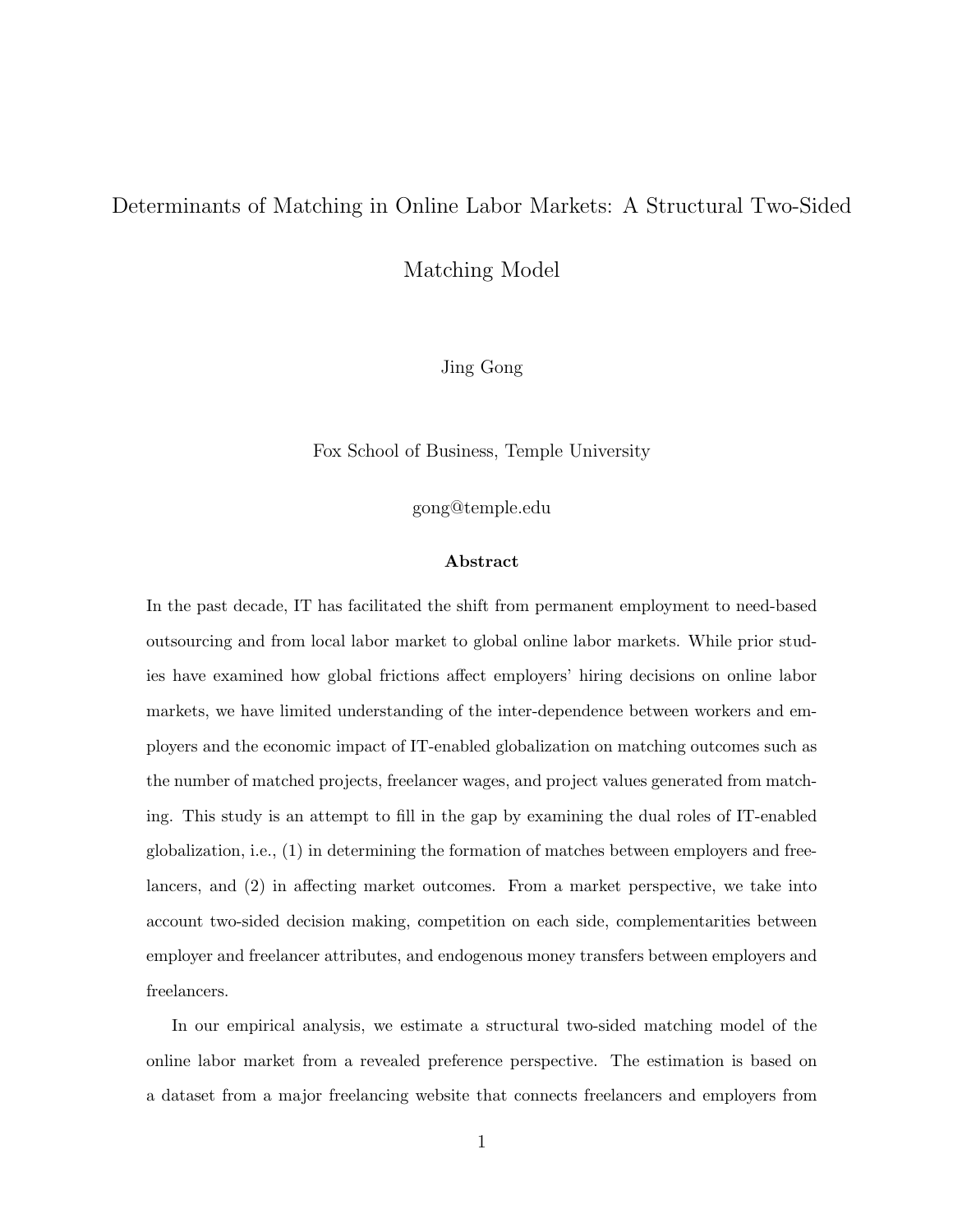more than 200 countries. We then conduct counterfactual analysis to quantify the economic impact of IT-enabled globalization in online labor market by comparing the current scenario with a counterfactual scenario where employers can only match with freelancers from the same country. The results from our estimation suggest that employers tend to match with freelancers from the same country, and that employers from developed countries tend to match with freelancers from developing countries. The results from the counterfactual analysis suggest that IT-enabled globalization leads to more employers and freelancers with successful matches, lower average wage among matched freelancers, and higher total project values generated on the market.

Keywords: Online labor markets, globalization, online freelancing, two-sided matching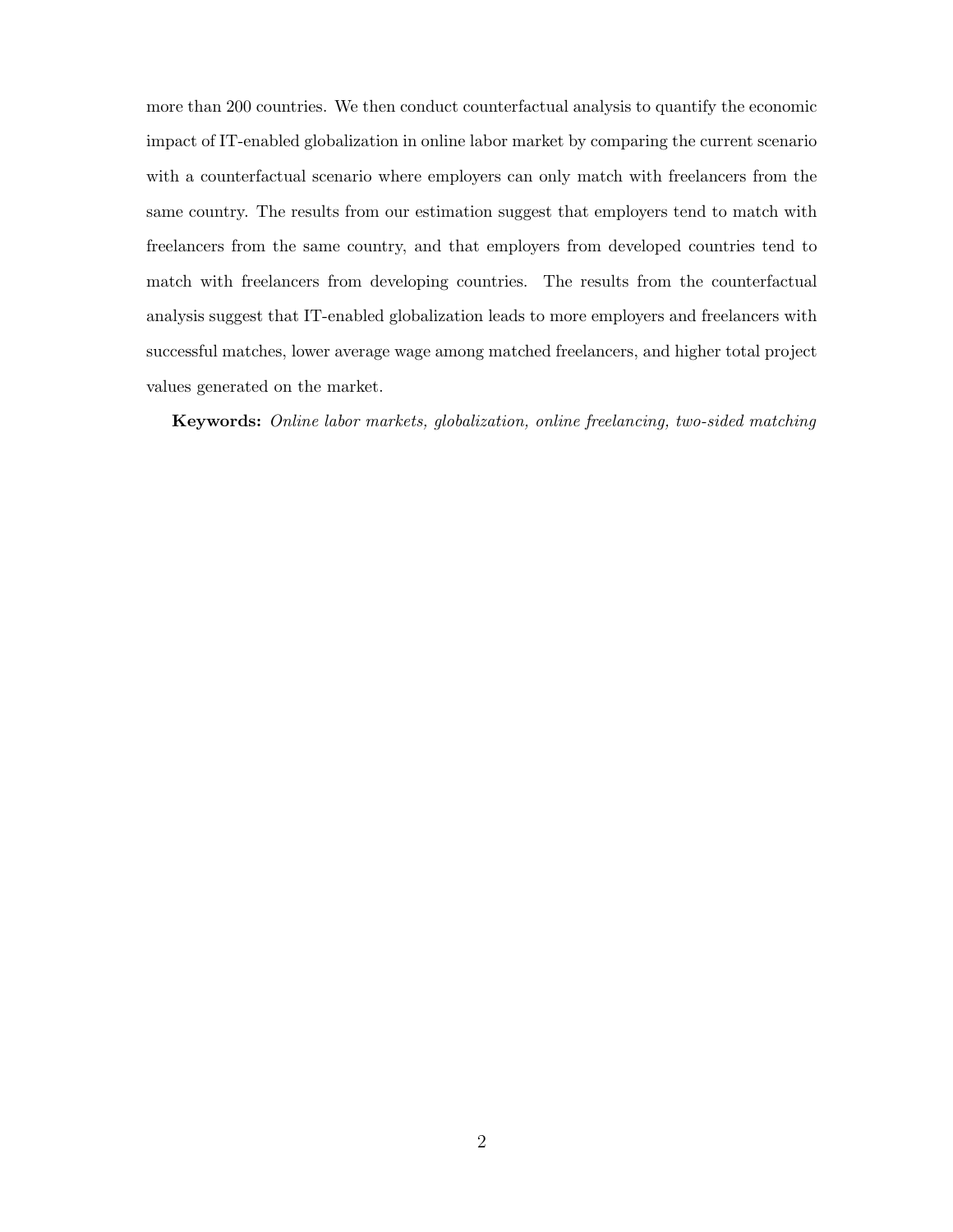## 1 Introduction

Online labor markets are intermediaries that match workers with employers in exchange for services or labor (Hong et al. 2016). In the past decade, IT has facilitated the shift from permanent employment to need-based outsourcing and from local labor market to global online labor markets. While traditional labor markets have been segmented by geography and national borders, online labor markets match workers and employers across borders, and create a flat world (Gefen and Carmel 2008). Many of these online marketplaces allow employers to post projects, and freelancers to propose bids and compete for projects. Employers choose among freelancers that vary in both prices and non-price attributes such as reputation and geographic location.

In a typical online labor marketplace, both employers and workers make decisions based on not only rival choices, but also the other side. The interaction between workers and employers determines whether an employer and a freelancer match with each other. However, prior studies have mainly focused on analyzing employers' hiring decisions while taking the workers' decisions as given (e.g., Banker and Iny 2008; Gefen and Carmel 2008; Mill 2011; Agrawal et al. 2014; Hong and Pavlou 2014; Moreno and Terwiesch 2014; Pallais 2014) . Therefore, we have limited understanding of how workers participate on online labor markets, and how workers and employers make inter-dependent decisions. A better understanding of the inter-dependence between the two sides may provides implications for policy makers to evaluate the impact of IT-enabled labor markets, and for platform owners to design mechanisms to improve match efficiency and quality.

This study is an attempt to fill in the gap by examining the determinants of matching between employers and freelancers. We are particularly interested in understanding how geographic and economic differences affect the matching between freelancers and employers. While several studies have examined how geographic attributes affect employers' hiring decisions and freelancers' bidding decisions and found that global frictions exist in online labor markets (e.g., Yoganarasimhan 2013; Agrawal et al. 2014; Hong and Pavlou 2014), most of the studies use single-agent choice models and only consider the decisions of one side, taking the other side as given. To the best of our knowledge, our study is the first to examine the impacts of both geographic and eco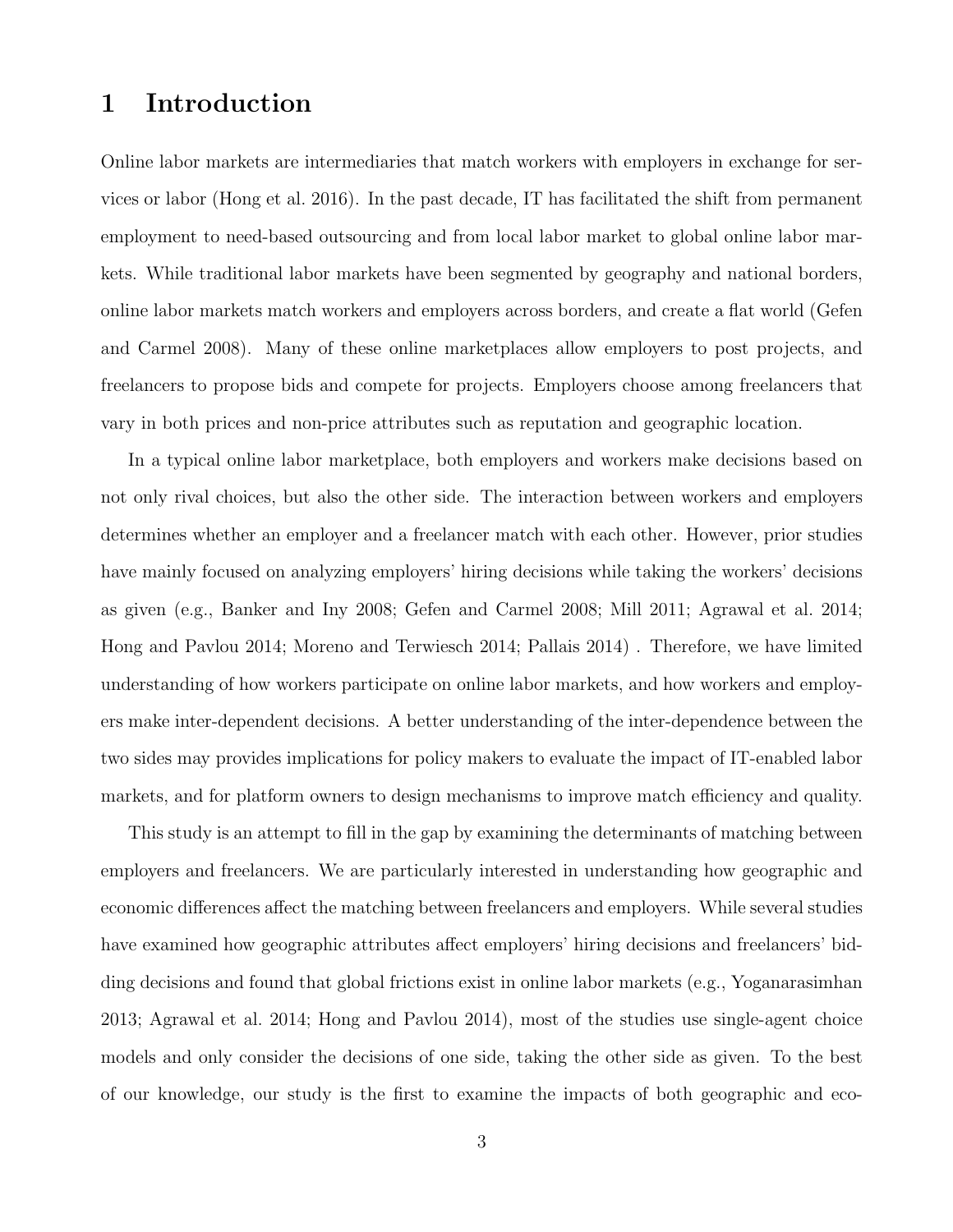nomic differences in online labor markets using a two-sided matching framework. Furthermore, we examine how IT-enabled globalization, specifically the availability of foreign workers and job opportunities, affects aggregate market outcomes such as the number of matched projects, freelancer wages, and project values generated from online labor market. Because our empirical analysis is from a market perspective and takes into account two-sided decision making we are able to utilize our empirical strategy to answer questions related to aggregate matching outcomes that would not be answered with single agent choice models.

In this study, we build on an empirical two-sided matching framework (Fox 2010) by jointly modeling the decisions of both freelancers and employers from a revealed preference perspective. The online labor market is a type of two-sided matching market, where each side (freelancers or employers) takes into account the decisions of the other side, competition on each side, complementarities between employer and freelancer attributes, and endogenous money transfers between employers and freelancers. In our model, we assume that the matches between freelancers and employers represent an equilibrium outcome called *pairwise stability*. Following Fox (2010), we then use inequalities derived from necessary conditions for pairwise stability to form maximum score estimators (Manski 1975, 1985), which are semiparametric and computationally simple.

We utilize a dataset from *Freelancer*, one of the largest freelancing platforms that connects freelancers and employers from over 200 countries. The dataset includes detailed history of projects posted in March 2014. The data demonstrate substantial evidence of globalization. the majority of the matched projects consist of employers from high income regions and freelancers from low income regions. If employers can only match with freelancers within their own country, a large percentage of employers may not be able to find a freelancer to match.

By estimating a two-sided matching model, we recover structural parameters to understand how partner attributes interact with each other to create increasing joint value (Mindruta et al. 2016). Specifically, we find that employers tend to match with freelancers from the same country, suggesting that same country matches tend to generate higher match values. Our results also suggest that employers from developed countries tend to match with freelancers from developing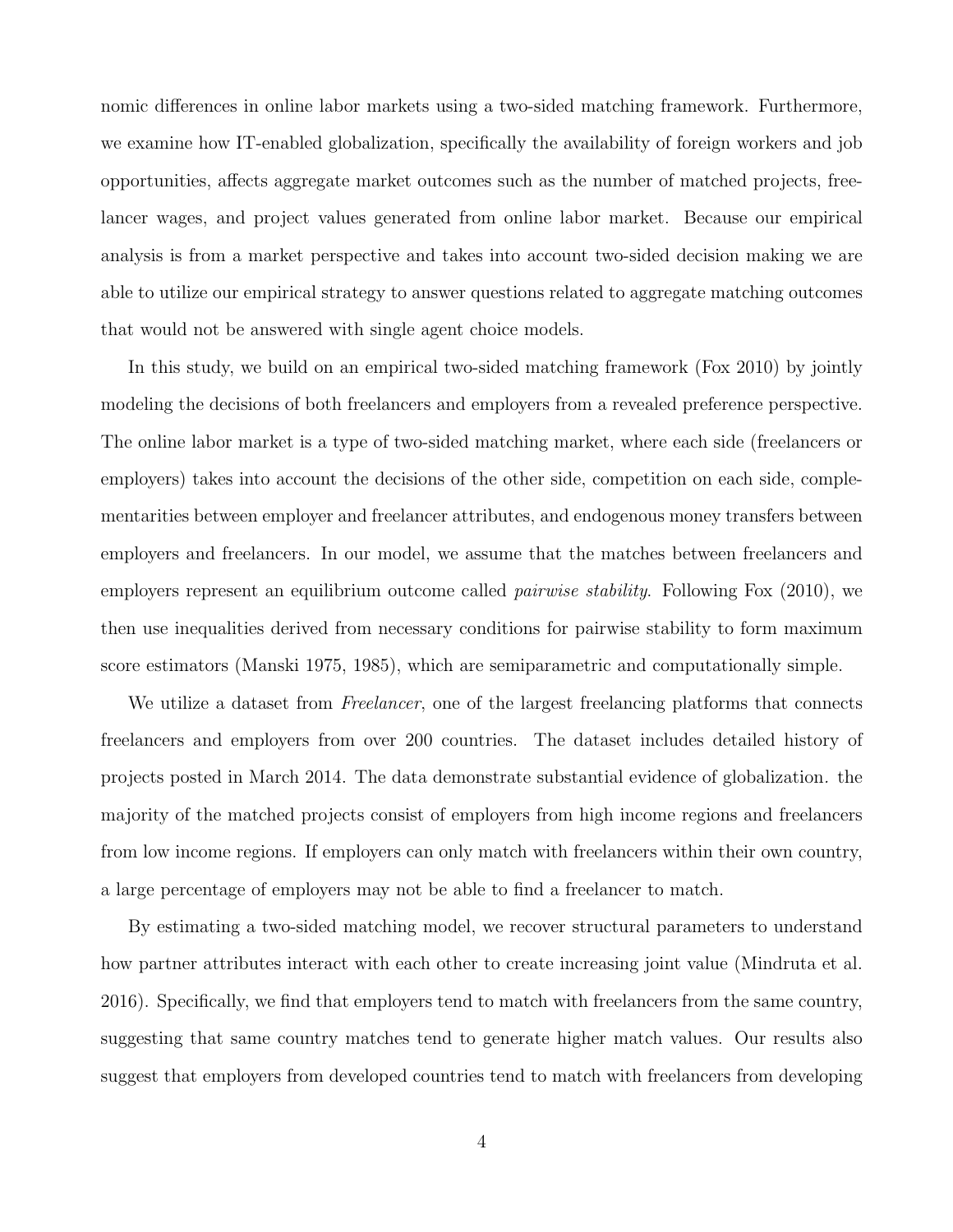countries, suggesting that the economic growths of employer country and freelancer country are substitutes. Furthermore, we find positive assortative matching pattern between freelancer reputation and employer reputation. The estimates we obtain from the two-sided matching model allow us to conduct counterfactual analysis to quantify the economic impact of IT-enabled globalization on matching outcomes such as match efficiency and contract price. Specifically, we find that IT-enabled globalization results in more successful matches, lower average wage among matched freelancers, and higher total project values generated on the market.

This paper makes several key contributions. First, it contributes to the literature on online labor markets by understanding how geographic and economic differences affect the matching between employers and workers, and more importantly, by quantifying the impact of IT-enabled globalization on aggregate market outcomes. Second, the findings offer both managerial and policy implications. The insights from this study can help employers and freelancers understand the pros and cons of online freelancing platforms, and offer managerial implications for both platform owners and employers to develop strategies to improve matching efficiency and quality and for policy makers to better respond to changes as a result of IT-enabled labor globalization. Third, this study is one of the first studies that utilize an empirical two-sided matching model to to the context of online labor markets. To the extent that researchers in the field of information systems focus on a variety of technology-mediated two-sided markets, matching models can be applied to various contexts where two sets of participants engage in bilateral exchange in these markets.

## 2 Literature Review

This paper is mainly related to three streams of literature. The first stream of literature analyzes online labor markets (Snir and Hitt 2003; Carr 2003; Agrawal et al. 2013). Early research predicts that internet reduces search cost and transaction cost and increases both labor demand and supply, thus may increase match quality and efficiency (Autor 2001). However, online markets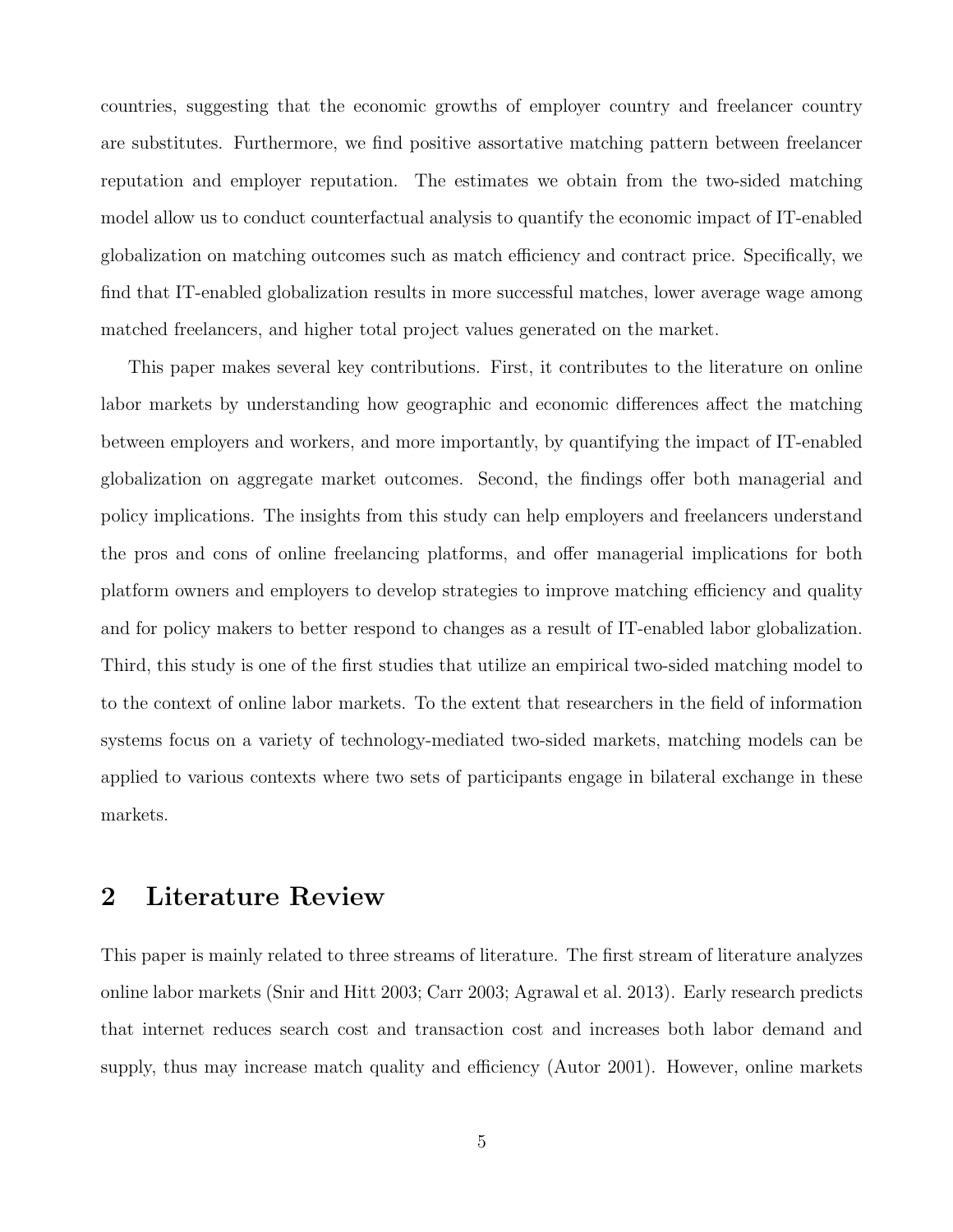may suffer from the information asymmetry problem (Akerlof 1970), and many studies focus on analyzing how various types of information or quality signals affect employer and worker behavior and reduce informational frictions. For example, prior studies have examined the impact of reputation systems (Banker and Iny 2008; Gefen and Carmel 2008; Mill 2011; Yoganarasimhan 2013; Moreno and Terwiesch 2014; Pallais 2014), different auction designs (Hong et al. 2016), different contract regimes (Lin et al. 2010), third party certifications (Goes and Lin 2012), and agency affiliations (Stanton and Thomas 2012).

Despite early prediction that the internet creates a level play field where employers can connect freelancers from anywhere in the world (Autor 2001), a few recent studies find that global frictions still exist in online labor markets (Yoganarasimhan 2013; Agrawal et al. 2014; Hong and Pavlou 2014). For example, Gefen and Carmel (2008) find that on an online programming market employers prefer domestic workers, though ceteris paribus, they prefer workers from developing countries. In contrast, Yoganarasimhan (2013) finds that employers prefer workers from developed countries, and employers from developing countries prefer domestic workers than foreign workers. Agrawal et al. (2014) find that freelancers from developing countries have lower winning probability compared to freelancers from developed countries. Hong and Pavlou (2014) examine how differences in language, culture and time zone affect freelancers' pricing strategy and employers' hiring choice. In sum, while prior studies have consistently find that employers tend to prefer domestic workers to foreign workers, there is no consensus on whether employers prefer workers from developing regions or developed regions.

However, the prior empirical literature on online labor markets is mainly descriptive. Most of the prior empirical studies analyze employer decisions while taking freelancers' decisions as given, and hypotheses are tested using single-agent choice models (such as logit models), thus making an implicit assumption that an agent in the market makes choices independent of other agents. Therefore, the research gap relates to how to model an online labor market as a two-sided matching market. Our study attempts to fill in the gap by using a two-sided matching model that take into accounts the decisions of both freelancers and employers jointly, and quantify the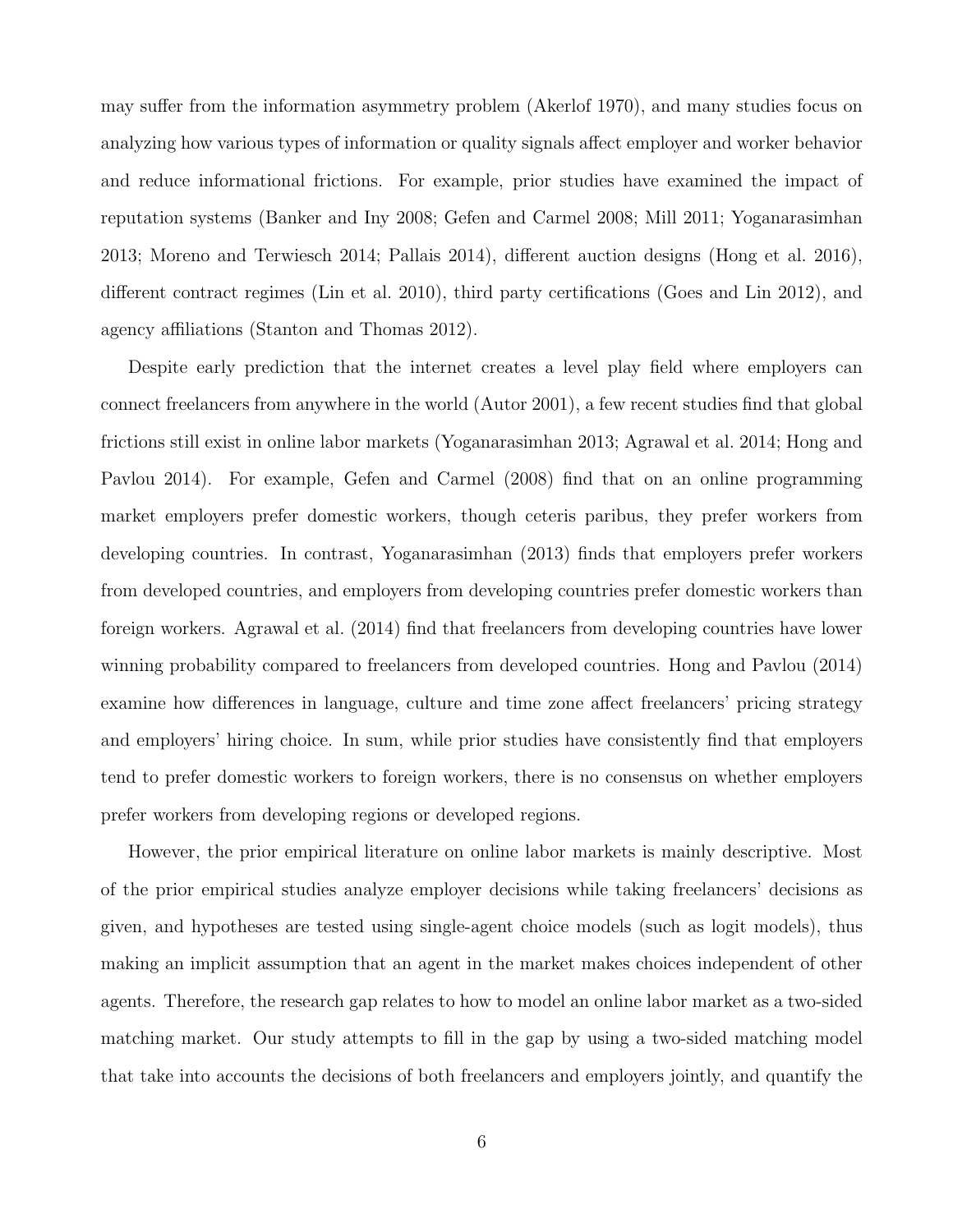globalization effect of online labor markets on key players.

The second stream of literature relates to international trade, immigration and labor market. There has been significant debate on the impact of international trade and immigration on local labor markets. On one hand, offshoring or hiring immigrants cause a direct substitution effect and may reduce the demand for domestic workers (Harrison and McMillan 2011; Autor et al. 2013; Ebenstein et al. 2014). On the other hand, the cost savings associated with offshoring and hiring immigrants may lead to increased efficiency of production, and thus increasing the demand for domestic workers (Peri 2012; Ottaviano et al. 2013; Kovak et al. 2015).

The third stream of literature relates to two-side matching models (Gale and Shapley 1962; Roth and Sotomayor 1990). Our work is closely related to recent developments in empirical two-sided matching models (e.g., Choo and Siow 2006; Sorensen 2007; Fox 2010; Agarwal 2015; Yang and Goldfarb 2015) that have applied to the marriage market (Choo and Siow 2006), medical residency match (Agarwal 2015), merger-acquirer match (Akkus et al. 2014), executivefirm match (Pan 2015), automobile supplier-assembler match (Fox 2010), and inter-firm alliance (Yang et al. 2009; Mindruta 2013; Mindruta et al. 2014). However, two-sided matching models have received limited attention from researchers in information systems. As researchers in information systems focus on a variety of technology-mediated two-sided markets, matching models can potentially be applied to various contexts such as online dating, buyer-supplier relationships, advertiser-publisher match, and inter-firm alliance.

## 3 Data and Setting

#### 3.1 Research Context

In this study, we use a dataset obtained from *Freelancer. Freelancer* is one of the world's largest outsourcing and freelancing platforms established in 2009. By March 2015, Freelancer has over 14 million registered users from over 240 countries, with over 7 million projects posted. Freelancer uses a reverse auction mechanism for service procurement that allows employers to post projects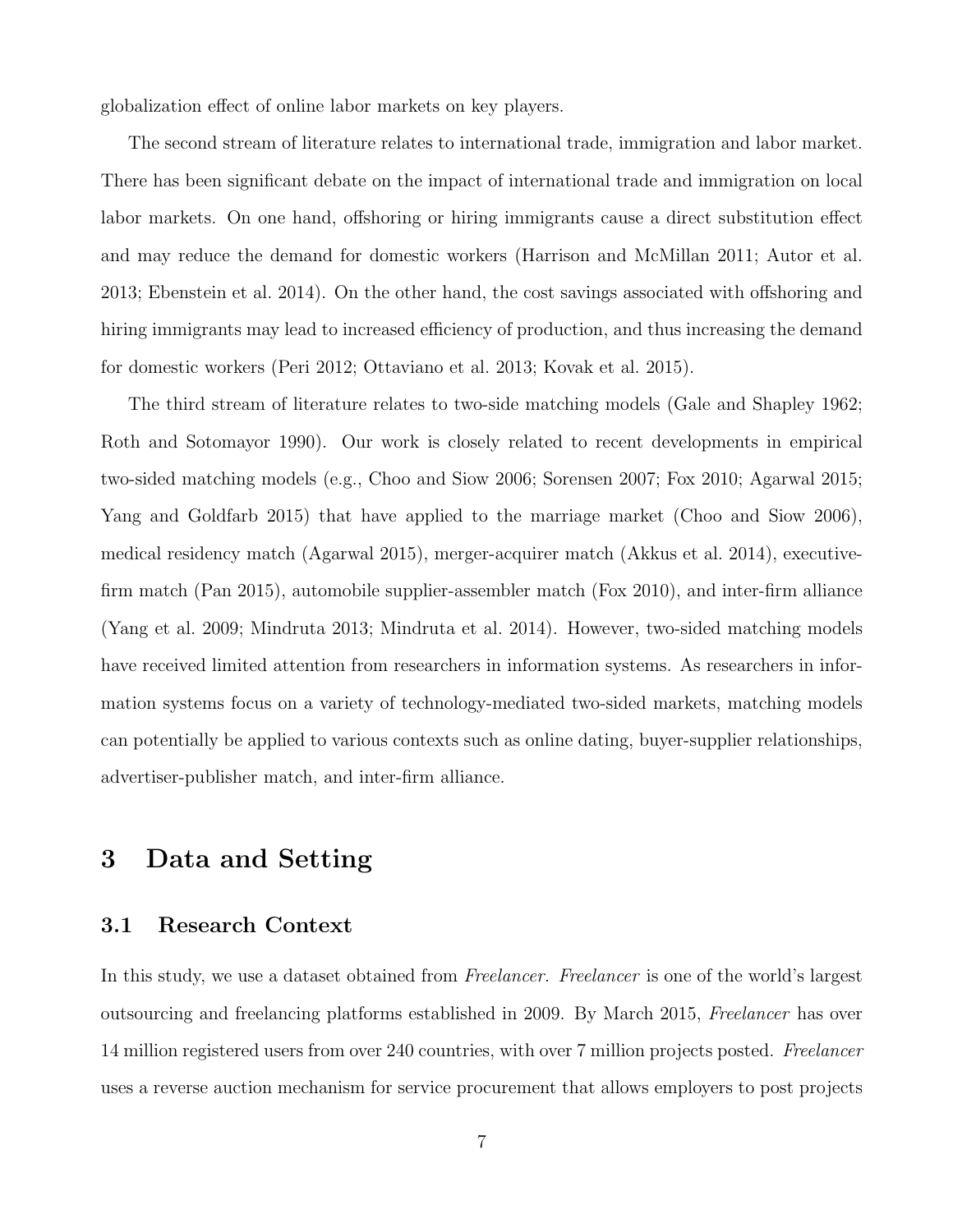with additional information about required skills and budget, typically for a week. Freelancers then decide whether and how much to bid on the projects, and the original employers then choose a winner among the bidders to complete the work. Upon completion, the employer pays the freelancer the pre-determined price.

#### 3.2 Data

Our dataset includes all projects in the *Data Processing* category posted on *Freelancer* between March 3, 2014 and March 30, 2014. In this paper, we restrict our analysis to projects with fixed rates and remove projects with hourly rates (13% of the projects), and focus our analysis on projects that received at least one bid and awarded a winner. Also, we also remove projects with maximum budget higher than \$1,000 and projects that awarded an outlier bid as the winner.<sup>1</sup> In our final sample, we are left with 270 projects matched with 248 freelancers. The descriptive statistics of the sample dataset are summarized in Table 1.

#### [Table 1 about here.]

For the 270 projects with matched freelancers, we observe attributes at employer level, freelancer level, and employer-freelancer pair level. The description of key variables is presented in Table 2.

[Table 2 about here.]

[Table 3 about here.]

Table 3 presents the summary statistics of key variables. Among the 270 projects, 79% are posted by employers from developed countries. In comparison, only 17% of the 248 freelancers are from developed countries. In addition, only 7% of the employers are matched with freelancers from the same country. If employers are restricted to search within their own country, a large

<sup>&</sup>lt;sup>1</sup>We define outlier bids based on the interquartile range of bids for each project. For each project, we compute the lower quartile (Q1) and upper quartile (Q3) of the bidding prices, we define outliers as bids with price outside the range [Q1-3(Q3-Q1), Q3+3(Q3-Q1)]. We then remove projects that awarded an outlier bid as the winner.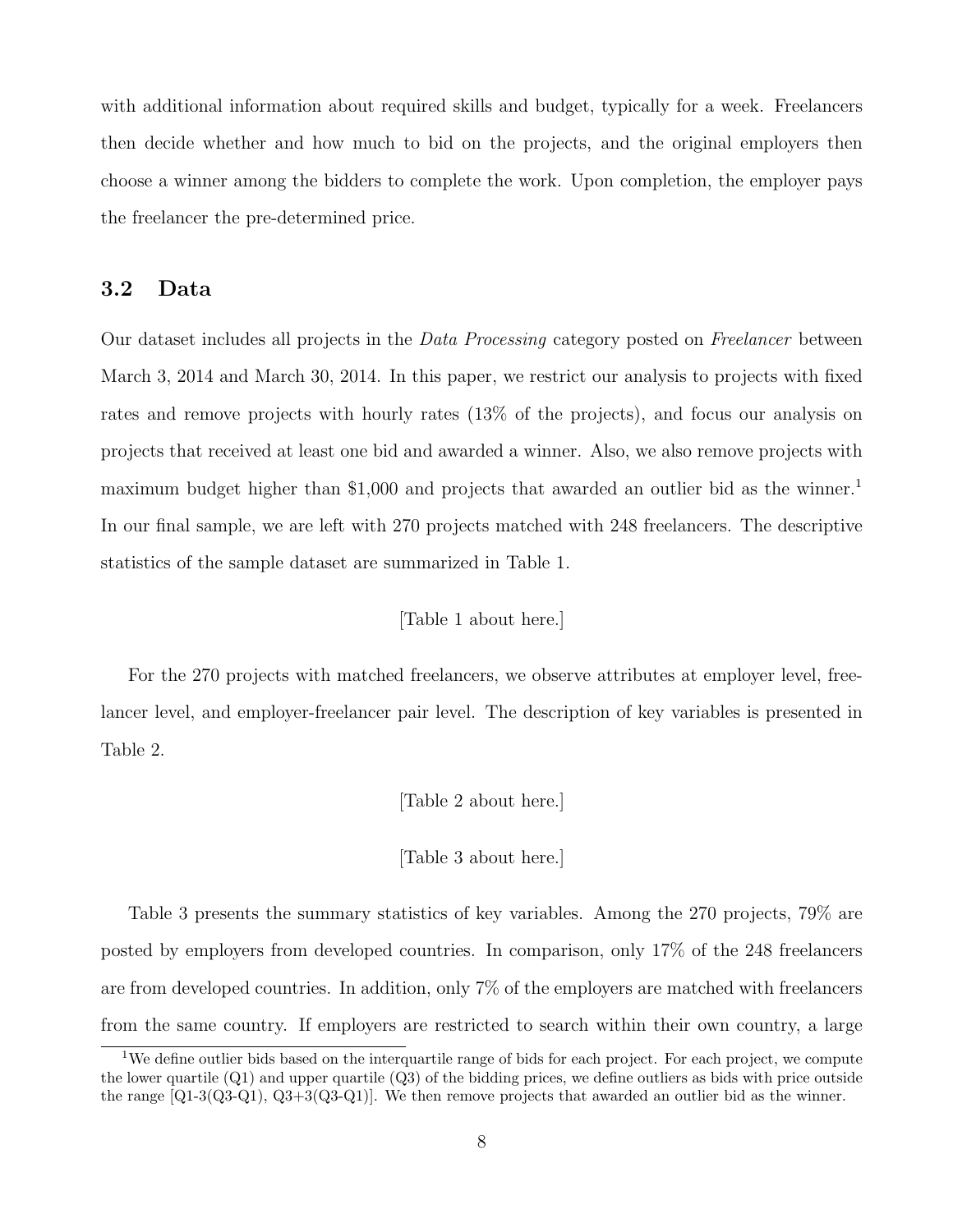percentage of them may not be able to find a match. Therefore, the data demonstrate substantial evidence of globalization on Freelancer.

## 4 A Two-Sided Matching Model

In this section, we model the online labor market as a two-sided market (Gale and Shapley 1962; Roth and Sotomayor 1990) where the market outcome is the joint decision of both freelancers and employers, and the interaction determines whether an employer and a freelancer match with each other and the money transfer (i.e. contract price) between them. We follow the empirical framework of Fox (2010) and estimate a structural two-sided model of the online labor market. In our model, we assume that the matches between freelancers and employers represent an equilibrium outcome called *pairwise stability*, where matched pairs have no incentive to deviate from current partners.

#### 4.1 Model Setup

To formally model the joint decision of both sides, we denote a freelancer by  $i$ , an employer by  $j$ , and a market by  $t$ . <sup>2</sup> Both freelancers and employers are utility maximizing agents. For simplicity, we use employer and project interchangeably.

Let the pre-transfer utility of the *i*<sup>th</sup> freelancer from working for the *j*<sup>th</sup> employer be  $u_{ij}$ , the pre-transfer utility of jth employer from hiring the *i*th freelancer be  $v_{ij}$ , and the money transfer between freelancer i and employer j be  $w_{ij}$ . Then the net payoff freelancer i receives by working for employer j is  $U_{ij} = u_{ij} + w_{ij}$ , and the net payoff employer j receives is  $V_{ij} = v_{ij} - w_{ij}$ . We define the match value function of freelancer i and employer j as the total payoff received by the matched pair, as follows:

$$
f(i,j) = u_{ij} + v_{ij}.\tag{1}
$$

<sup>&</sup>lt;sup>2</sup>In our context, we treat each week as a different market, because projects are typically posted for a week.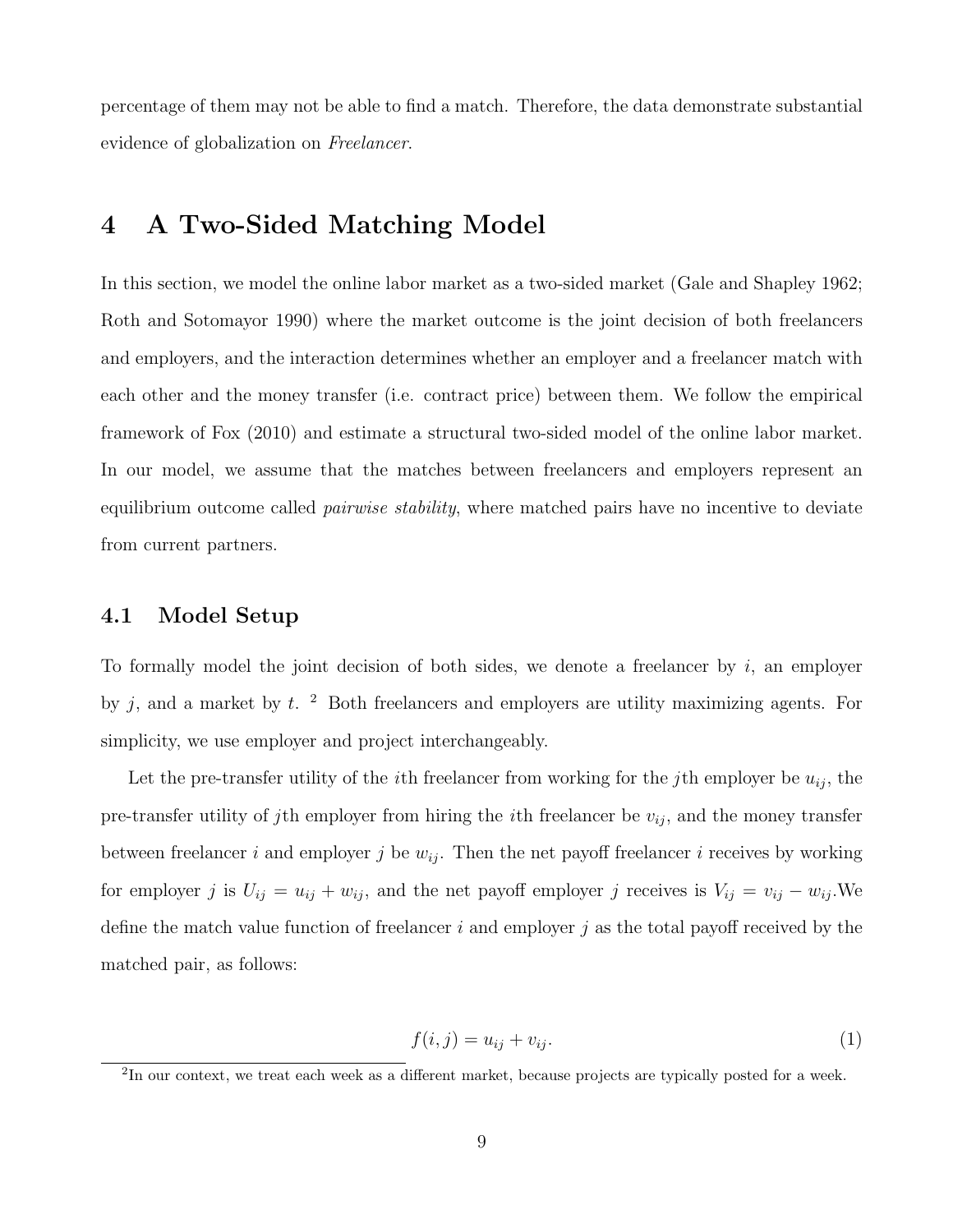An outcome of the market t consists of a matching  $\mu_t$ , which is a set of matches, and  $w_t$ , which is a vector of money transfers between matched pairs.  $(i, j) \in \mu_t$  if and only if freelancer i and employer  $j$  are matched. The equilibrium concept used here is called *pairwise stability*. The intuition behind pairwise stability is that any pair of employer and freelancer who are currently not matched each other should have no incentive to deviate from their current partner to match with each other. Formally, in a pairwise stable equilibrium, the following holds for any two observed matches  $(i, j), (i', j') \in \mu_t$ ,

$$
u_{ij} + w_{ij} \ge u_{ij'} + \widetilde{w}_{ij'}, \tag{2}
$$

where  $\tilde{w}_{ij'} = v_{ij'} - V_{i'j'}$  for all  $i' \neq i$ . That is, suppose freelancer i and employer j are matched, and freelancer i' and employer j' are matched. Inequality (2) considers a deviation of freelancer i and employer j' from their current partners to form a new match with each other.  $\widetilde{w}_{ij'}$  can be interpreted as the maximum transfer that employer  $j'$  is willing to pay to freelancer i by switching from freelancer  $i'$  to freelancer i. Therefore, the left hand side of  $(2)$  is simply the net payoff freelancer  $i$  gets from the current matched employer  $j$ , and the right hand side is net payoff freelancer i gets from switching to employer j'. Inequality  $(2)$  means that even if employer  $j'$  is willing to pay  $\widetilde{w}_{ij'}$  to freelancer i, freelancer i would not want to deviate from employer j to employer  $j'$ . In other words, for the proposed deviation to take place, both freelancer i and employer  $j'$  need to be better off by matching with each other than their current partner. Substituting  $\widetilde{w}_{ij'} = v_{ij'} - V_{i'j'}$  and  $V_{i'j'} = v_{i'j'} - w_{i'j'}$  into the inequality in (2), we get

$$
u_{ij} + w_{ij} \ge u_{ij'} + v_{ij'} - (v_{i'j'} - w_{i'j'}).
$$
\n(3)

Following the same logic, we obtain the following inequality by considering a deviation of freelanceri' and employer  $j$  from their current partners to form a new match with each other:

$$
u_{i'j'} + w_{i'j'} \ge u_{i'j} + v_{i'j} - (v_{ij} - w_{ij}).
$$
\n(4)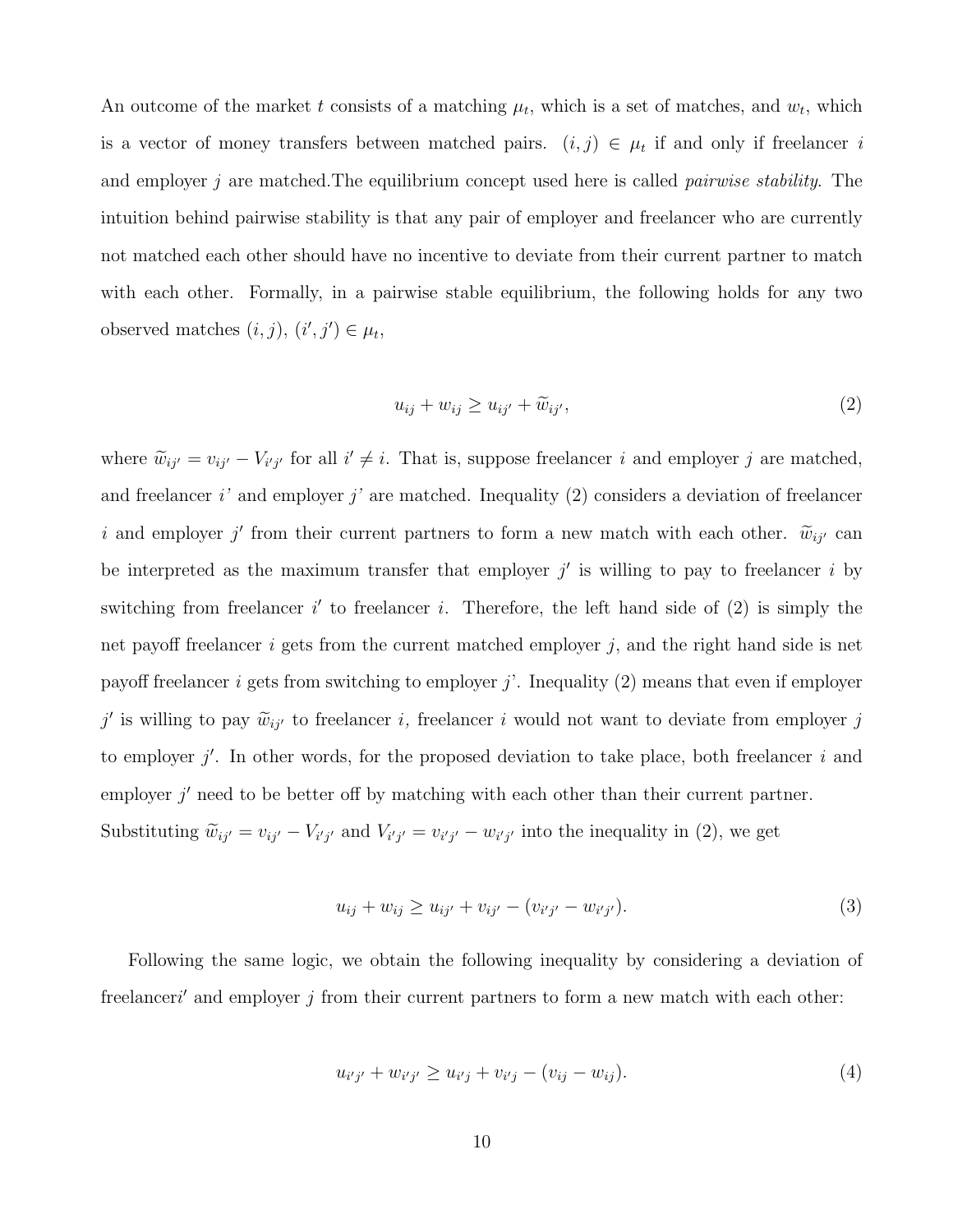Fox (2010) derives the following inequality by combining (3) and (4), thus canceling the transfers  $w_{ij}$  and  $w_{i'j'}$ .

$$
(u_{ij} + v_{ij}) + (u_{i'j'} + v_{i'j'}) \ge (u_{ij'} + v_{ij'}) + (u_{i'j} + v_{i'j}).
$$
\n(5)

By replacing  $u_{ij} + v_{ij}$  with  $f(i, j)$ , we get:

$$
f(i, j) + f(i', j') - f(i, j') - f(i', j) \ge 0.
$$
\n(6)

The inequality in (6), referred to as the local production maximization inequality (Fox 2010), implies that the total match value of the two observed matched pairs is greater than the total match value if the two matched pairs switch partners.

#### 4.2 Smoothed Maximum Score Estimator

Fox (2010) develops a maximum score estimator (Manski 1985, 1975) based on the inequality in (6). The estimator does not require transfer data, and is proved to be consistent for two-sided matching games under certain conditions. Let  $\varepsilon_{ij}$  be an unobserved pair-specific error term that affects  $f(i, j)$ , the match value of freelancer i and employer j. The match value function can be written as  $f(i, j) = f_0(i, j) + \varepsilon_{ij}$ . Given a functional form for  $f_0(i, j|\beta)$ , where  $\beta$  is a vector of parameters to be estimated, we estimate  $\beta$  by maximizing the following objective function:

$$
S(\beta;\sigma_N) = \frac{1}{N} \sum_{t=1}^T \sum_{(i,j) \in \mu_t} \sum_{(i',j') \in \mu_t} 1[i \neq i'] \cdot 1[j \neq j'] \cdot \Phi[\frac{f_0(i,j|\beta) + f_0(i',j'|\beta) - f_0(i,j'|\beta) - f_0(i',j|\beta)}{\sigma_N}],
$$
\n(7)

where N is the total number of inequalities included in  $S(\beta;\sigma_N)$ , and T is the total number of markets The smoothed maximum score estimator chooses parameters that maximize  $S(\beta;\sigma_N)$ (Horowitz 1992), which uses  $\Phi(.)$ , the cumulative density function of standard Normal distribution, as the smoothing function.  $\sigma_N$  is the bandwidth of the smoothing function.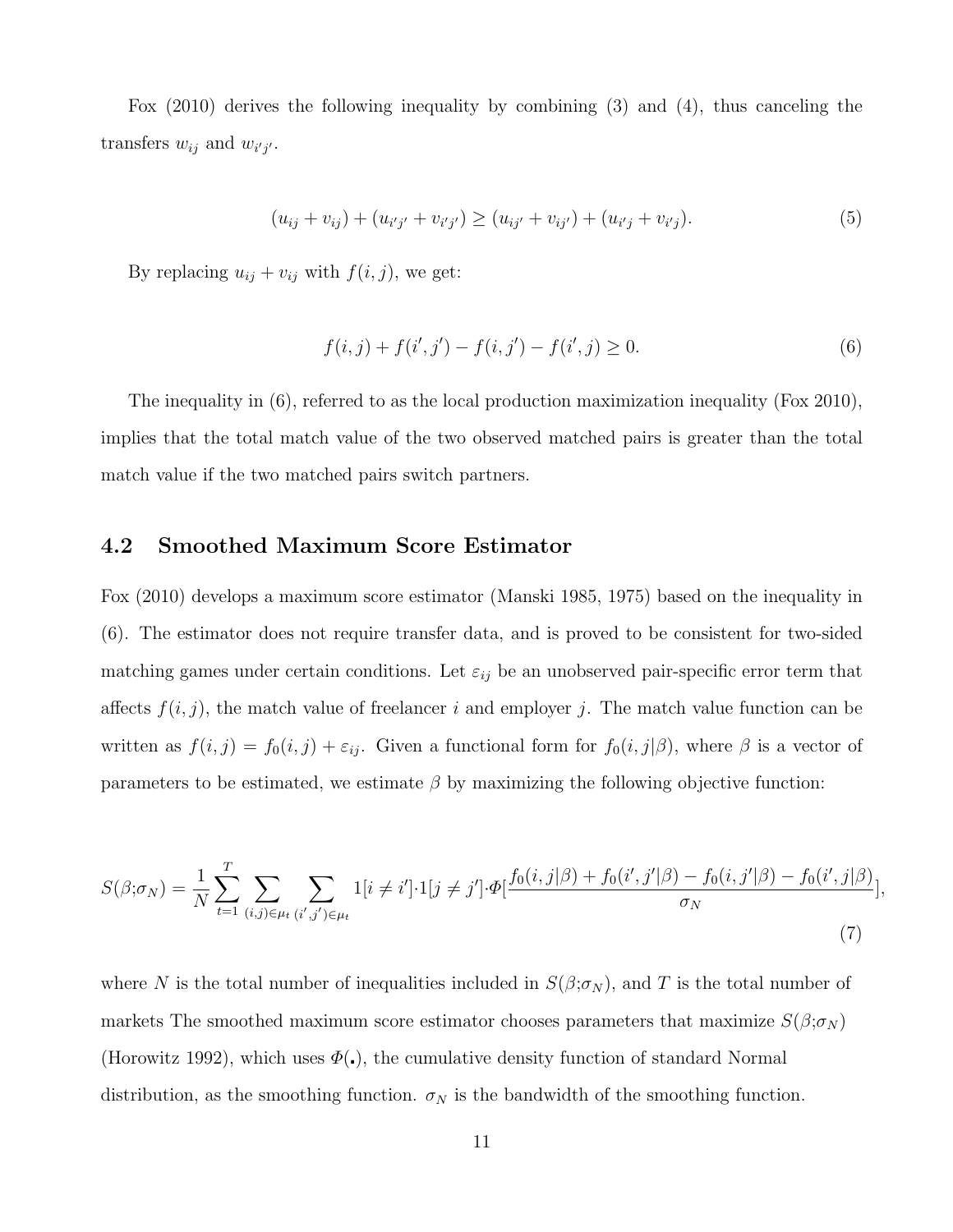The maximum score estimator that maximizes (7) has several advantages. First, the estimator is semiparametric and does not make assumptions about the distribution of error terms. Second, the estimator does not suffer from the "curse of dimensionality", which is often a challenge when decisions are inter-dependent. When estimating from a market perspective, one has to consider the interplay between different players in the game, and the estimation often requires computing all possible matches. The maximum score estimator addresses the computational challenge of modeling two-sided matching games by relying only on inequalities based on (6). Furthermore, because we do not explicitly solve the equilibrium outcome, the maximum score estimator allows for the existence of multiple equilibria.

We use the plug-in method described in Horowitz (1992) to find the optimal bandwidth  $\sigma_N$ . Horowitz (1992) discusses the consistency and asymptotic properties of the smoothed estimator.

#### 4.3 Determinants of Match Value Function

Following existing work on empirical matching models (e.g., Fox 2010; Fox and Bajari 2013; Yang et al. 2009; Yang and Goldfarb 2015), we include pair-specific attributes and interactions between freelancer and employer attributes in the match value function  $f(i, j)$ . We assume that

$$
f(i,j) = f_0(i,j) + \varepsilon_{ij} = \beta'_1 X_i Y_j + \beta'_2 Z_{ij} + \varepsilon_{ij},\tag{8}
$$

where  $X_i Y_j$  is a vector of interaction terms between freelancer and employer attributes,  $Z_{ij}$  is a vector of characteristics specific to an employer-freelancer pair (such as non-transfer bidding attributes), and  $\varepsilon_{ij}$  is an unobserved pair-specific error term assumed to be independent across matches. In our main model,  $X_i Y_j$  includes  $Budget \times FreedancerTenure, Emplayer GDP\_PPP \times$  $FreelancerGDP\_PPP, \,EmployeeAvgRating \times FreelancerAvgRating. \ Z_{ij} \, \text{includes} \, SameCountry$ and *PriorInteraction*.  $\beta_1$  and  $\beta_2$  are vectors of parameters to be estimated. One may notice that we do not include freelancer-specific or employer-specific attributes in the match value function  $f(i, j)$  (Equation 8). The reason is that, if  $f(i, j)$  includes any freelancer-specific or employer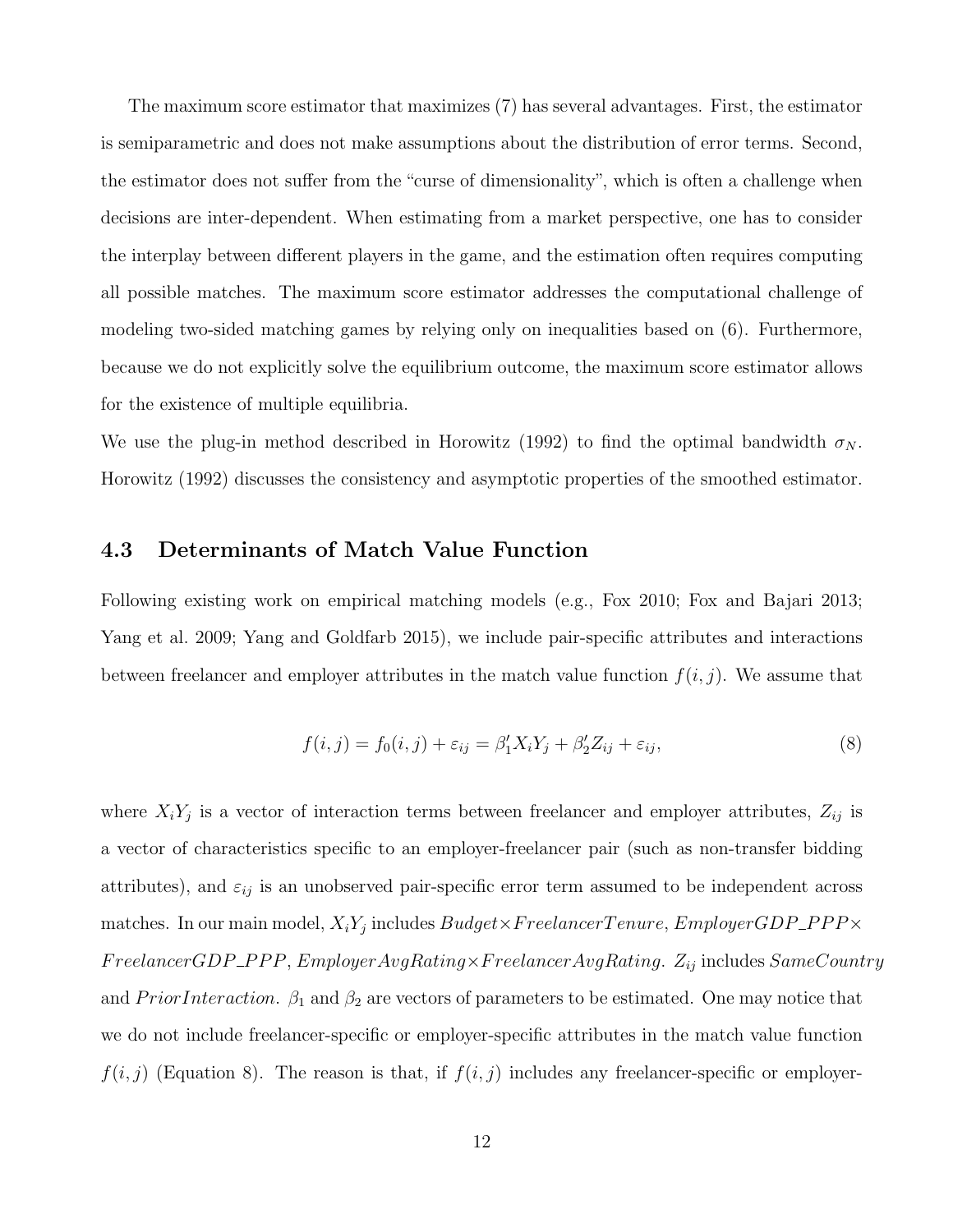specific attributes, such attributes will appear in both sides of Inequality (6), and thus will be canceled out. Therefore, any coefficient that is freelancer-specific or employer-specific cannot be identified with the smoothed maximum score estimator based on (7). Similarly, any freelancerspecific, employer-specific, or market-specific fixed effects cannot be identified as well, because they will also be canceled out in Inequality (6). Because our main interest is to examine how interactions between freelancer and employer such as geographic differences impact the matching outcomes, the model we use here is appropriate for our purpose.

For identification, we do not include an intercept term in  $f(i, j)$  because adding any constant term to  $f(i, j)$  would result in the same value for the objective function  $S(\beta)$ . In addition following Fox(2010), we normalize the coefficient of a continuous interaction variable,  $Budget \times$ FreelancerTenure to be  $\pm 1$ . We estimate other parameters with the coefficient of *Budget*  $\times$ FreelancerTenure normalized to 1 and  $-1$  separately. We then pick the set of parameter estimates with the higher number of inequalities satisfied.

## 5 Estimation Results

In the estimation, we group all projects and freelancers who find a match in the same week into one market, as most of the projects were posted on the website for one week.<sup>3</sup> There are 9,016 inequalities used for estimation. We obtain the estimates by first applying the generalized simulated annealing algorithm to maximize the objective function (7), followed by a Newton-Raphson algorithm to obtain convergence. The confidence intervals are obtained using the bootstrap procedure described in Horowitz (2002).

Table 4 presents the estimates of the match value function  $f(i, j)$  based on the smoothed maximum score estimator discussed in Subsection 4.2. The 95% bootstrap confidence intervals are reported in parentheses. Model 1 is a baseline model without variables that measure the economic growth of a country. Model 2 uses  $EmplayerDeveloped$  to indicate whether the employer comes

 $3$ The definition of a market ensures that only observed matches and counterfactual matches within the same market are compared.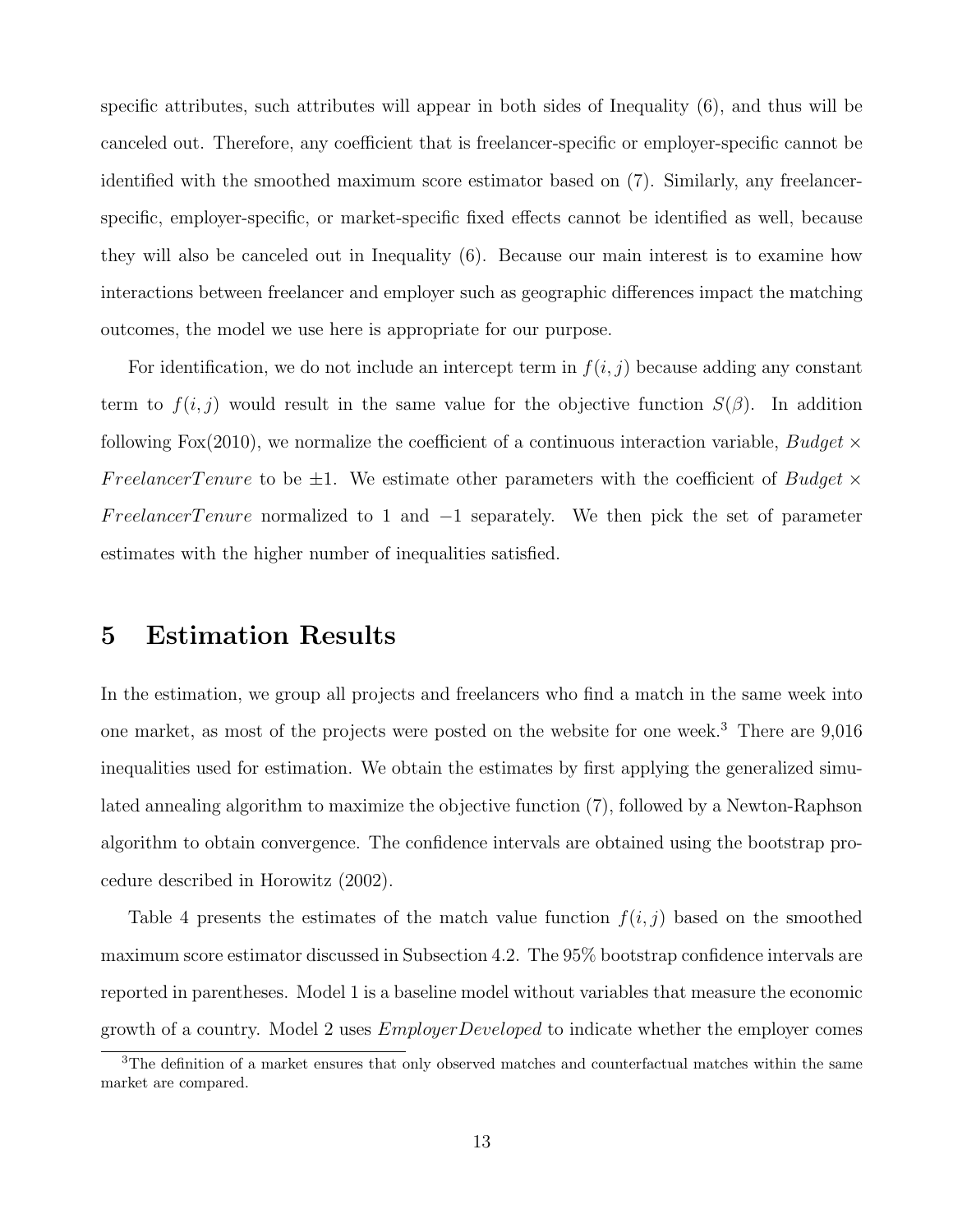from a developed country, and FreelancerDeveloped to indicate whether the freelancer comes from a developed country. Model 3 uses GDP PPP (per capita) to measure the economic growth of a country.

The maximum score values reported in Table 4 represents the percentage of inequalities satisfied based on our estimates, which measure the fitness of the proposed models. Sixty-nine percent of the inequalities are satisfied, indicating reasonable predictive performance.

As can be shown in Table 4, the coefficient of the interaction between employer rating and freelancer rating is positive and statistically significant across three different models, suggesting that there is a positive assortative matching pattern between employers and freelancers. That is, employers with higher ratings tend to match with freelancers with higher ratings.

The positive coefficient for  $SameCountry$  indicates that employers tend to match with freelancers from the same country. This result suggests that being in the same country leads to higher match value than coming from different countries, and that there are geographic complementarities between employer and freelancer. In addition, we find that match value is higher when the employer hires a freelancer with prior interactions.

As can be shown in Column 2 of Table 4, the coefficient for the interaction between  $EmplayerDeveloped$ and FreelancerDeveloped is negative, which means that employers from developed countries tend to match with freelancers from developing countries, suggesting substitution between the economic statuses of freelancer and employer's origin countries.The results in Column 3 are qualitatively similar. In particular, the coefficient for the interaction between employer and freelancer's GDP PPP (per capita) is negative and statistically significant, suggesting that the economic growths of employer country and freelancer country are substitutes. The maximum score of Model 3 (0.6881) is slightly higher than Model 1 (0.6812) and Model 2 (0.6863), which shows that estimates based on Model 3 provides better predictive performance.

[Table 4 about here.]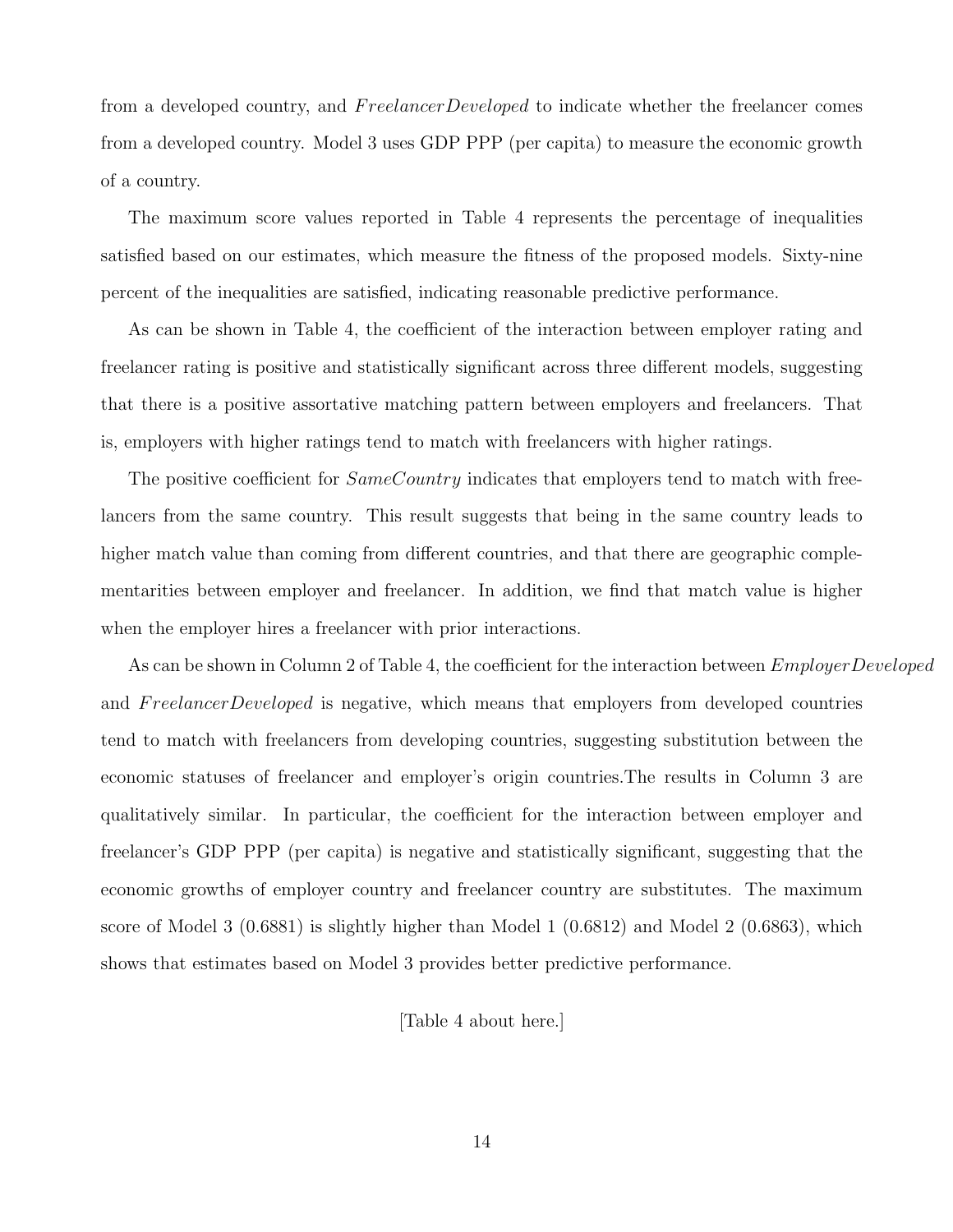### 6 Counterfactual Analysis

What would the market look like if freelancers can only match with employers from the same country? To quantify the impact of IT-enabled globalization on the matching outcomes of the market, we consider a counterfactual scenario where matches are restricted to be within country. Under the counterfactual scenario, employers can only match with domestic freelancers. Based on our estimates as listed in Column 3 of Table 4, we conduct the counterfactual analysis by following a similar procedure to Yang and Goldfarb (2015).

Step 1. Compute match values for each possible pair of employer and freelancer with estimates from Column 3 of Table 4.Step 2. Assign optimal matches under the current scenario. An assignment problem is formulated to maximize the total match value from all matches given freelancer capacity  $c_{it}$ <sup>4</sup>. The optimal assignment is obtained through linear programming (Shapley and Shubik 1971) with constraints specified above.

Step 3. Assign optimal matches under the counterfactual scenario. An assignment problem similar to Step 3 is formulated, with an additional constraint that employers are only allowed to match with freelancers from the same country.

Table 5 compares the observed matches with optimal matches computed from Step 3 (i.e. under the current scenario), as well optimal matches from Step 4 (i.e. under the counterfactual scenario where only within-country matches are allowed). As can be seen from Column 1 and Column 2 of Table 5, the observed matches and optimal matches under the current scenario are similar, indicating that our model has reasonable model fit. However, the differences between the optimal matches under the current scenario and counterfactual scenario are substantial. In particular, if we restrict employers to only match with freelancers from the same country, we see a 75% decrease in the number of matches and a 57% decrease in total project value. Therefore, without IT-enabled globalization, the market results in fewer matches, which is both socially suboptimal and a loss for the platform owner. We also find that by restricting matches

 ${}^4c_{it}$  denotes the capacity constraint of freelancer i in market t. Within each market, we compute  $c_{it}$  for each freelancer by counting the number of projects that freelancer  $i$  is currently matched with in market  $t$ , based on observed data.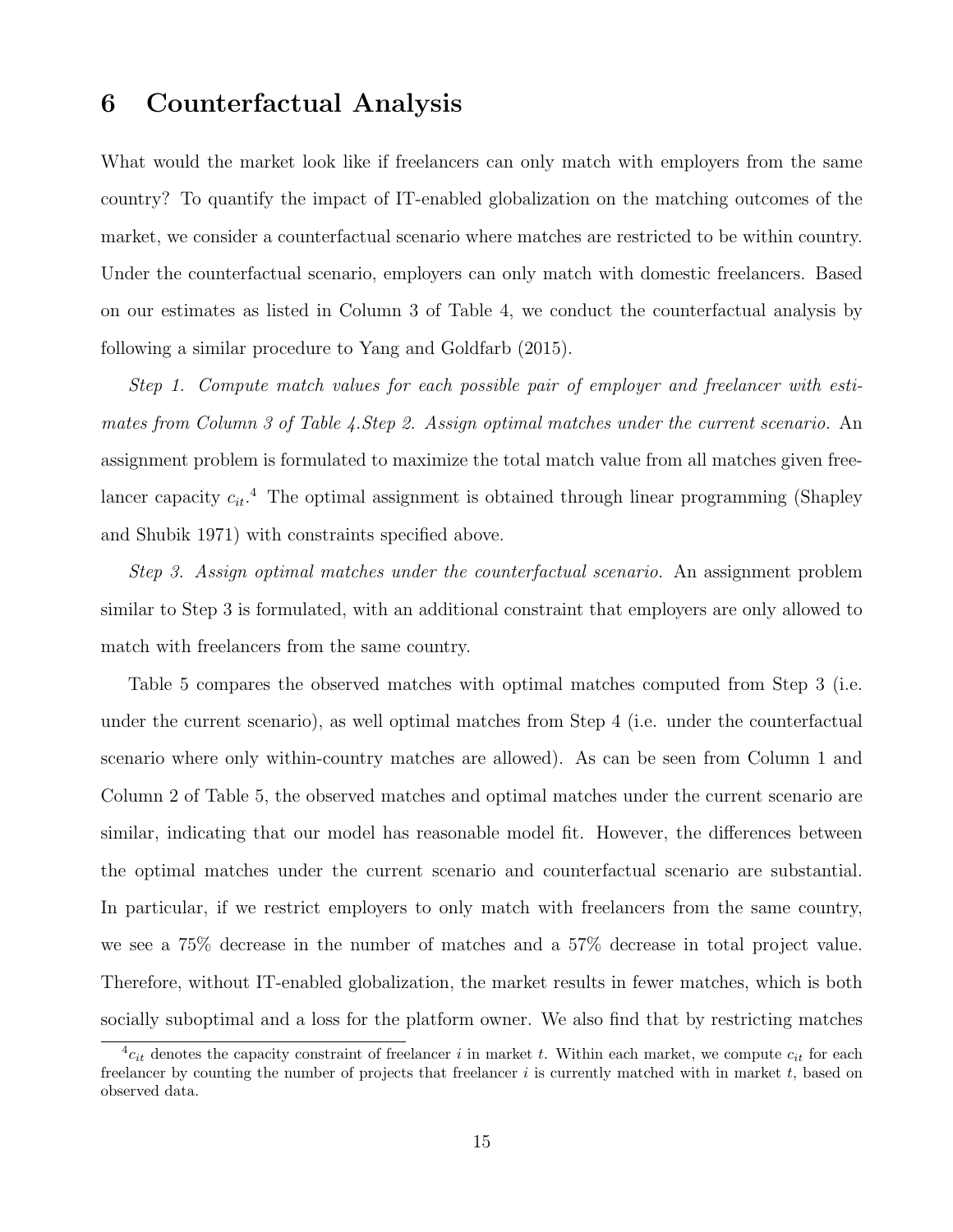to be within country, the mean contract price among matched freelancers increases by 56%, which may be explained by the decreased competition among freelancers. Therefore, IT-enabled globalization has greatly benefited employers with increased availability of foreign workers and lower wages.

[Table 5 about here.]

## 7 Conclusion

In this study, we apply a structural two-sided matching model to the context of online labor market and examine determinants of employer-freelancer matching. First, we find employers tend to match with freelancers from the same country. Second, ly, we find that employers from developed countries tend to match with freelancers from developing countries, suggesting that the economic growths of employer country and freelancer country are substitutes. Furthermore, we find positive assortative matching pattern between freelancer reputation and employer reputation (as measured by average rating received by freelancer and employer).

By studying the online labor market from a two-sided matching perspective, we are able to examine the inter-dependence between employers and freelancers by incorporating two-sided decision making, competition on each side, complementarities and substitutions between employer and freelancer attributes, and endogenous money transfers. These key features of our model differentiate our paper from prior literature on online labor market, which mainly focuses the decision of one side with the other side as given.

The estimates we obtain from the two-sided matching model allows us to conduct counterfactual analysis to quantify the economic impact of IT-enabled globalization on matching outcomes such as match efficiency and contract price. Our counterfactual analysis demonstrates the importance of IT-enabled globalization in the context of labor market and offers implication for employers, freelancers, platform owners as well policy makers. The insights from this study can help employers and freelancers understand the pros and cons of online freelancing platform and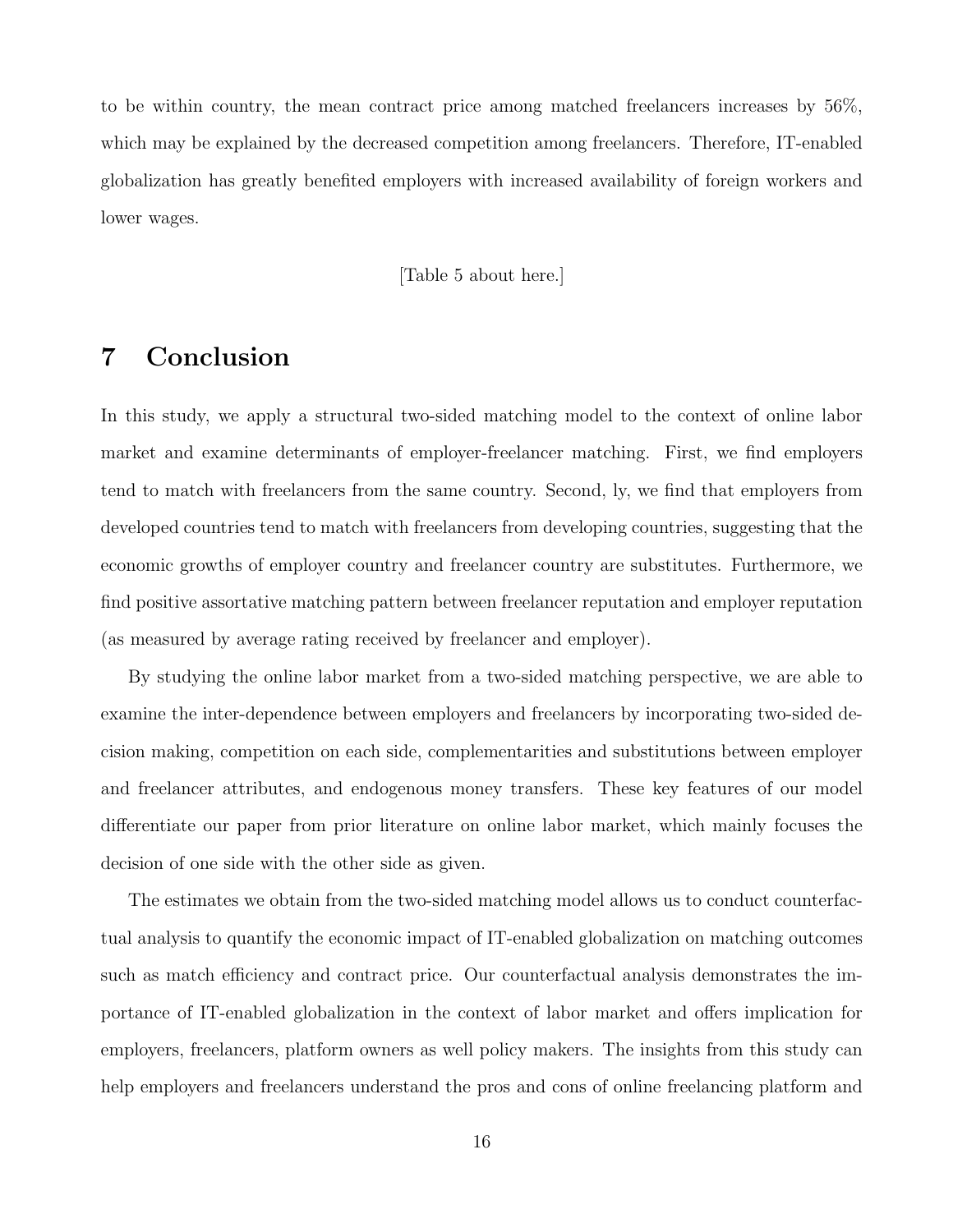offer managerial implications for both platform owners and policy makers to develop strategies to improve matching efficiency and quality.

Our study also highlights the usefulness of two-sided matching models in understanding other contexts that involve the joint decisions of two or more groups of participants. With the emergence of new business models, we have witnessed a variety of technology-mediated two-sided markets. This paper opens up several potential new directions of empirical research on two-sided markets in the information systems area.

Our study suffers from some limitations. First, we model the online market as a static game, and do not consider entry or exit decisions. Our counterfactual analysis may underestimate the impact of globalization if availability of potential partners affects the overall attractiveness of such markets and thus leads to fewer participants on the market. Second, we only use a subset of projects with successful matches, and do not use data on unmatched projects and freelancers. Future research may investigate the reverse auction mechanism and study inter-temporal decisions made by freelancers and employers. Third, our counterfactual analysis assumes that, when only same-country matches are allowed, there are no additional participants entering the market.

## References

- N. Agarwal. An Empirical Model of the Medical Match. 2015.
- A. Agrawal, J. Horton, N. Lacetera, and E. Lyons. Digitization and the Contract Labor Market: A Research Agenda. 2013.
- A. K. Agrawal, N. Lacetera, and E. Lyons. Does Information Help or Hinder Job Applicants from Less Developed Countries in Online Markets? 2014.
- G. A. Akerlof. The market for" lemons": Quality uncertainty and the market mechanism. The Quarterly Journal of Economics, 84(3):488–500, 1970.
- O. Akkus, J. A. Cookson, and A. Hortac. The Determinants of Bank Mergers: A Revealed Preference Analysis. 2014.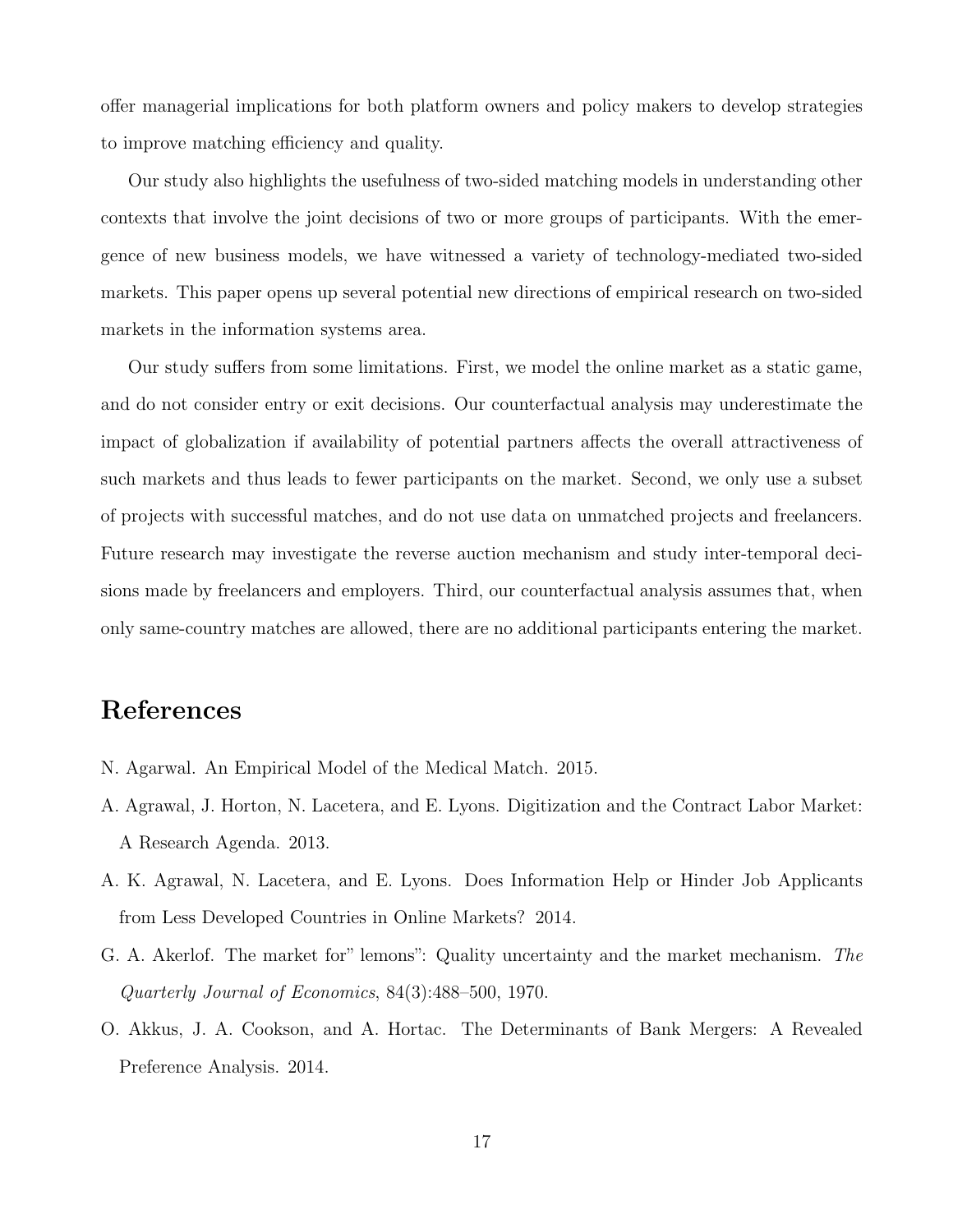- D. H. Autor. Wiring the Labor Market. *Journal of Economic Perspectives*, 15(1):25–40, 2001.
- D. H. Autor, D. Dorn, and G. H. Hansan. The china syndrome: Local labor market effects of import competition in the united states. American Economic Review, 103(6):2121–2168, 2013.
- R. D. Banker and H. Iny. Importance of Measures of Past Performance: Empirical Evidence on Quality of e-Service Providers. Contemporary Accounting Research, 25(2):307–337, 2008.
- S. M. Carr. Note on Online Auction with Costly Bid Evaluations. *Management Science*, 49(11): 1521–1528, 2003.
- E. Choo and A. Siow. Who Marries Whom and Why. Journal of Political Economy, 114(1): 175–201, 2006.
- A. Ebenstein, A. Harrison, M. McMillan, and S. Phillips. Estimating the impact of trade and offshoring on american workers using the current population surveys. Review of Economics and Statistics, 96(4):581–595, 2014.
- J. T. Fox. Estimating Matching Games with Transfers. 2010.
- J. T. Fox and P. Bajari. Measuring the efficiency of an FCC spectrum auction. American Economic Journal: Microeconomics, 5(1):100–146, 2013.
- D. Gale and L. S. Shapley. College admissions and the stability of marriage. American Mathematical Monthly, 69(1):9–15, 1962.
- D. Gefen and E. Carmel. The World Really Flat? A Look at Offshoring at an Online Programming Marketplace. MIS Quarterly, 32(2):367–384, 2008.
- P. Goes and M. Lin. Does Information Really "Unravel"? Understanding Factors That Motivate Sellers to Seek Third-Party Certifications in an Online Labor Market. 2012.
- A. Harrison and M. McMillan. Offshoring jobs? multinationals and us manufacturing employment. Review of Economics and Statistics, 93(3):857–875, 2011.
- K. Y. Hong, A. C. Wang, and P. A. Pavlou. Comparing Open and Sealed Bid Auctions: Evidence from Online Labor Markets. Information Systems Research, 2016.
- Y. Hong and P. A. Pavlou. Is the World Truly "Flat"? Empirical Evidence from Online Labor Markets. 2014.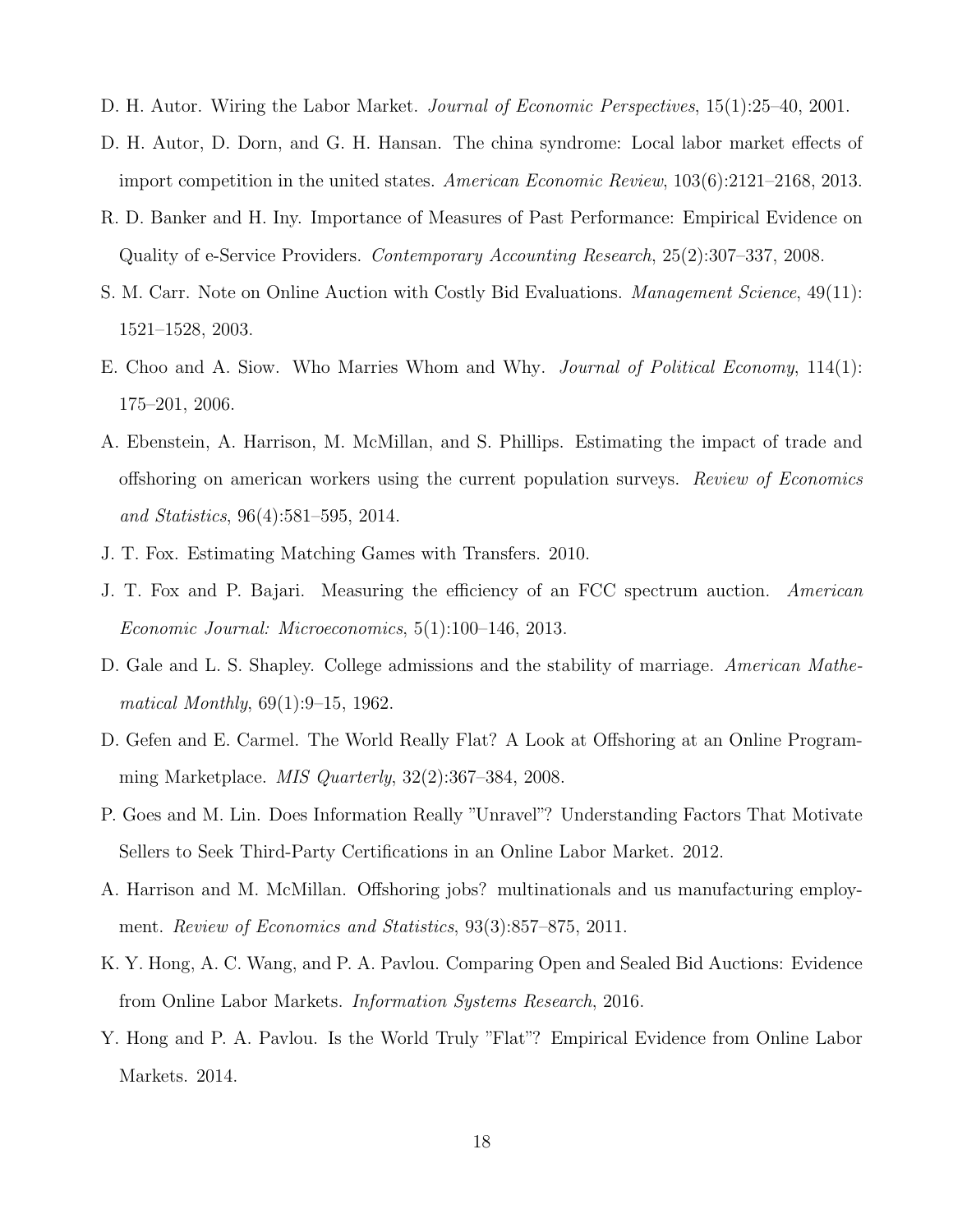- J. L. Horowitz. A smoothed maximum score estimator for the binary response model. Econometrica, 60(3):505–31, 1992.
- J. L. Horowitz. Bootstrap critical values for tests based on the smoothed maximum score estimator. Journal of Econometrics, 111(2):141–167, 2002.
- B. Kovak, L. Oldenski, and N. Sly. The labor market effects of offshoring by us multinational firms: Evidence from changes in global tax policies. Technical report, Working paper, 2015.
- M. Lin, S. Viswanathan, and R. Agarwal. An Empirical Study of Online Software Outsourcing: Signals under Different Contract Regimes. 2010.
- C. F. Manski. Maximum score estimation of the stochastic utility model of choice. Journal of Econometrics, 3(3):205–228, 1975.
- C. F. Manski. Semiparametric analysis of discrete response:: Asymptotic properties of the maximum score estimator. Journal of Econometrics, 27(3):313–333, 1985.
- R. Mill. Hiring and Learning in Online Global Labor Markets. 2011.
- D. Mindruta. Value creation in university-firm research collaborations: A matching approach. Strategic Management Journal, 34(6):644–665, 2013.
- D. Mindruta, M. Moeen, and R. Agarwal. A Two-sided Matching Approach for Partner Selection and Assessing Complementarities in Inter-firm Alliances. 2014.
- D. Mindruta, M. Moeen, and R. Agarwal. A two-sided matching approach for partner selection and assessing complementarities in partners' attributes in inter-firm alliances. Strategic Management Journal, 37(1):206–231, 2016.
- A. Moreno and C. Terwiesch. Doing Business with Strangers: Reputation in Online Service Marketplaces. Information Systems Research, 25(4):865–886, 2014.
- G. I. Ottaviano, G. Peri, and G. C. Wright. Immigration, offshoring, and american jobs. American Economic Review, 103(5):1925–59, 2013.
- A. Pallais. Inefficient Hiring in Entry-Level Labor Markets. American Economic Review, 104 (11):3565–3599, 2014.
- Y. Pan. The determinants and impact of executive-firm matches. 2015.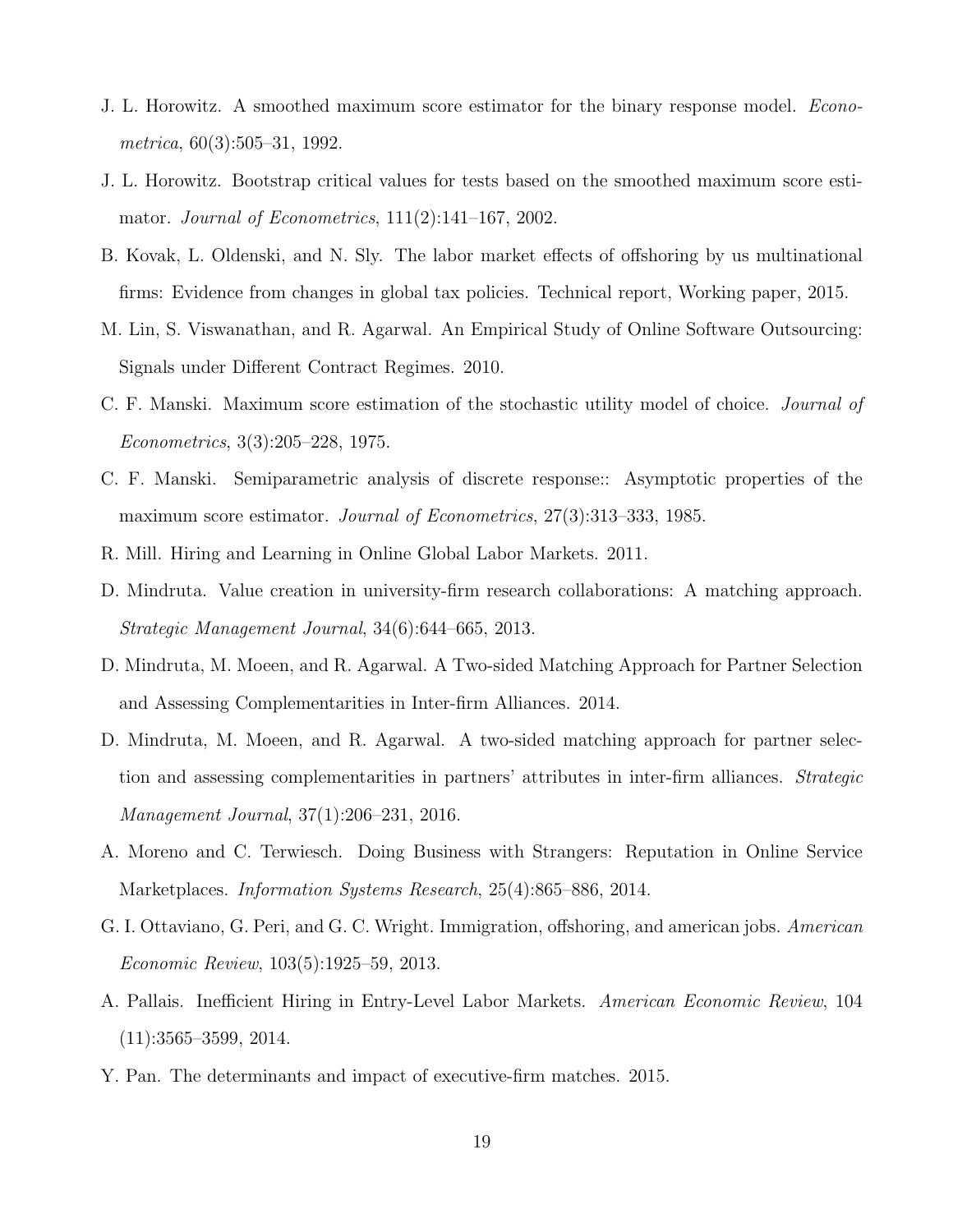- G. Peri. The effect of immigration on productivity: Evidence from us states. Review of Economics and Statistics, 94(1):348–358, 2012.
- A. E. Roth and M. A. O. Sotomayor. Two-sided matching: A study in game-theoretic modeling and analysis. Cambridge University Press, 1990.
- L. S. Shapley and M. Shubik. The assignment game i: The core. International Journal of game *theory*,  $1(1):111-130$ , 1971.
- E. M. Snir and L. M. Hitt. Costly Bidding in Online Markets for IT Services Costly Bidding in Online Markets for IT Services. Management Science, 49(11):1504–1520, 2003.
- M. Sorensen. How Smart Is Smart Money? a Two Sided Matching Model of Venture Capital. The Journal of Finance, 62(6):2725–2762, 2007.
- C. Stanton and C. Thomas. Landing the First Job: The Value of Intermediaries in Online Hiring. 2012.
- Y. Yang and A. Goldfarb. Banning Controversial Sponsors: Understanding Equilibrium Outcomes When Sports Sponsorships Are Viewed as Two-Sided Matches. 2015.
- Y. Yang, M. Shi, and A. Goldfarb. Estimating the Value of Brand Alliances in Professional Team Sports. Marketing Science, 28(6):1095–1111, 2009.
- H. Yoganarasimhan. The Value of Reputation in an Online Freelance Marketplace. Marketing Science, 32(6):860–891, 2013.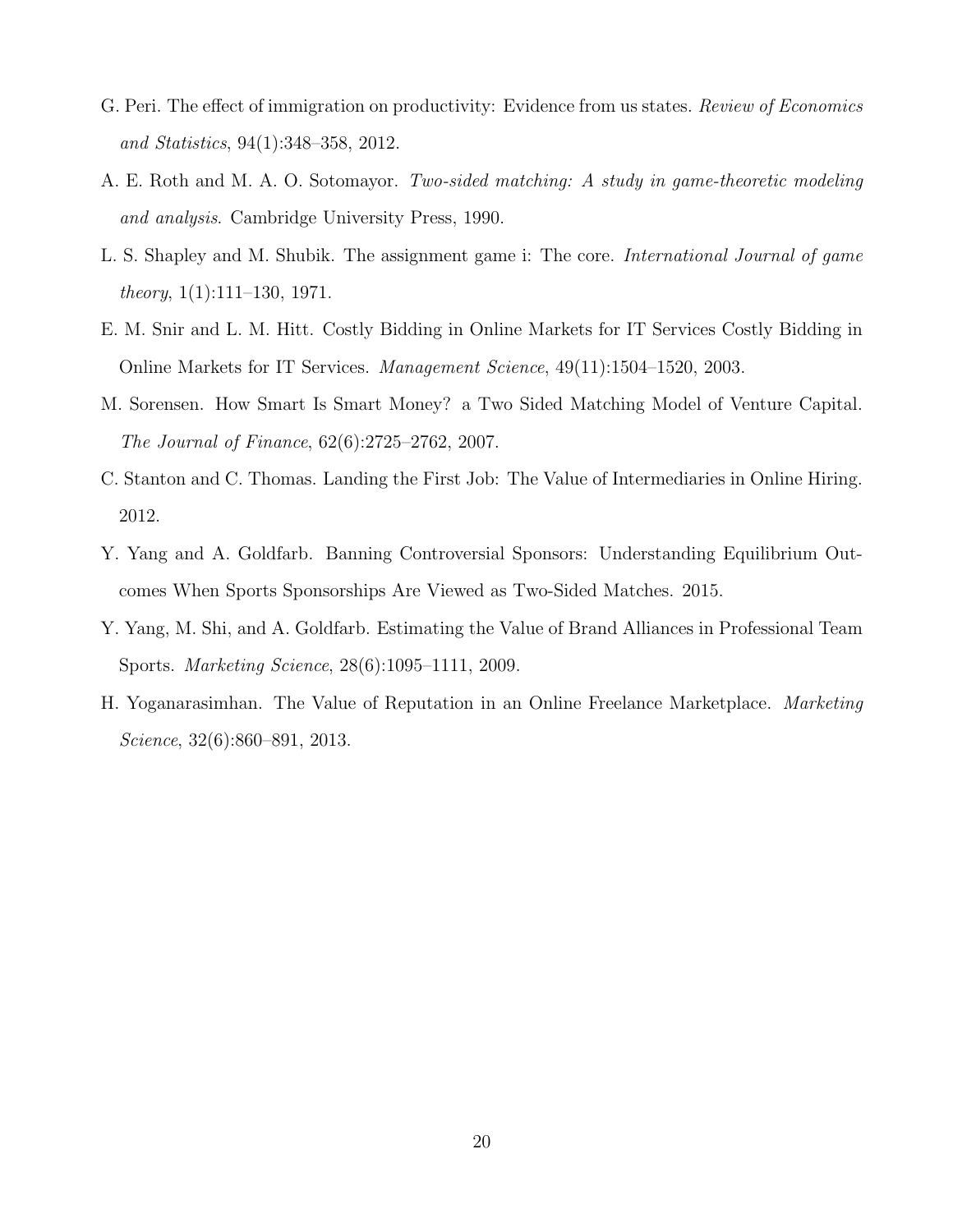# List of Tables

| 5 Comparing Observed Matches, Optimal Matches, and Counterfactual Matches 26 |  |
|------------------------------------------------------------------------------|--|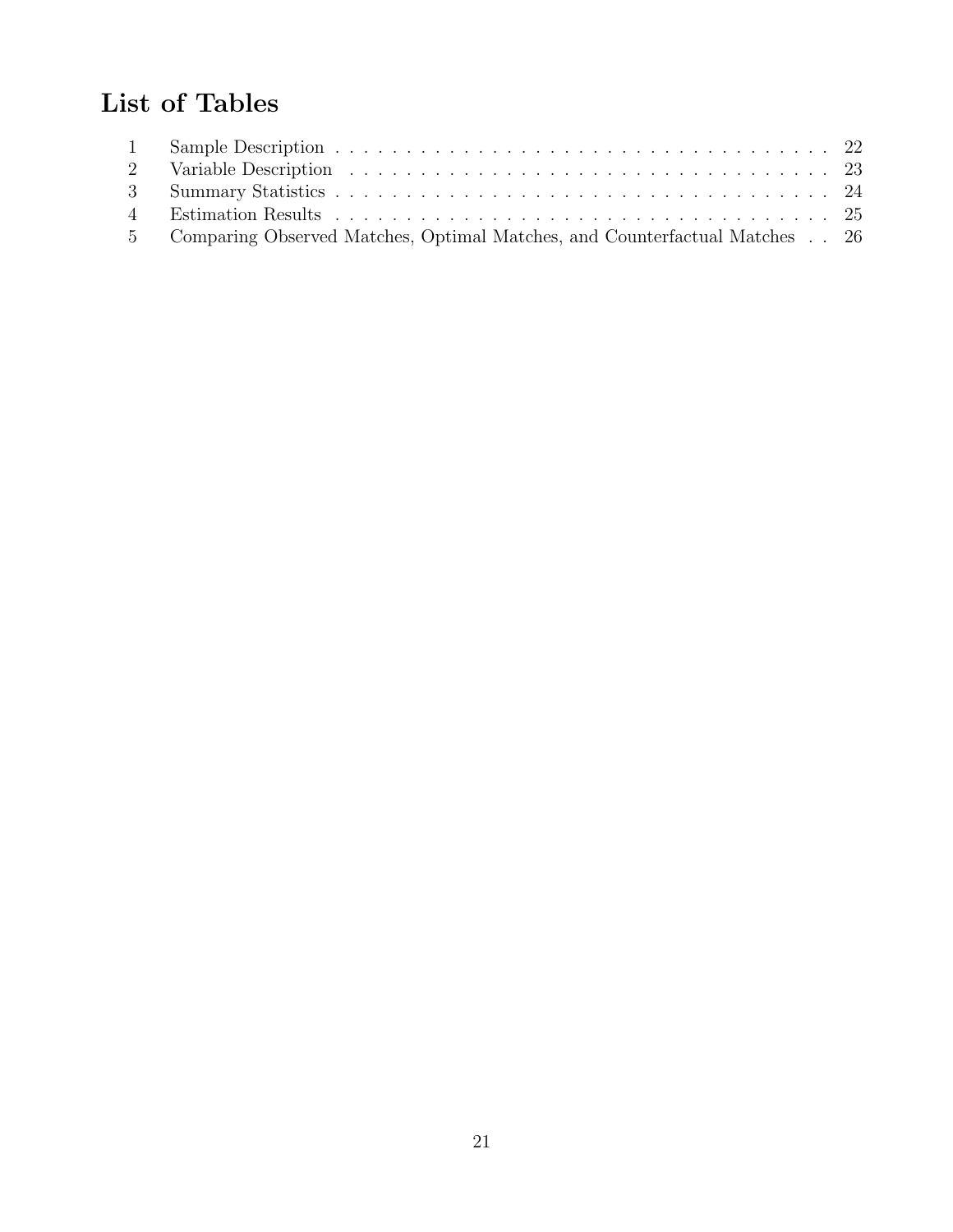|                                 | $1.0010$ $1.0011$                              |
|---------------------------------|------------------------------------------------|
| $#$ projects                    | 663                                            |
| $# \text{ bids}$                | 11,914                                         |
| $#$ freelancers                 | 4,665                                          |
| $#$ matched projects            | 270                                            |
| $#$ matched freelancers         | 248                                            |
| $#$ freelancer source countries | 130                                            |
| $#$ employer source countries   | 72                                             |
| Top employer source countries   | U.S., India, U.K., Australia, Canada,          |
| Top freelancer source countries | India, Pakistan, Philippines, Bangladesh, U.S. |

Table 1: Sample Description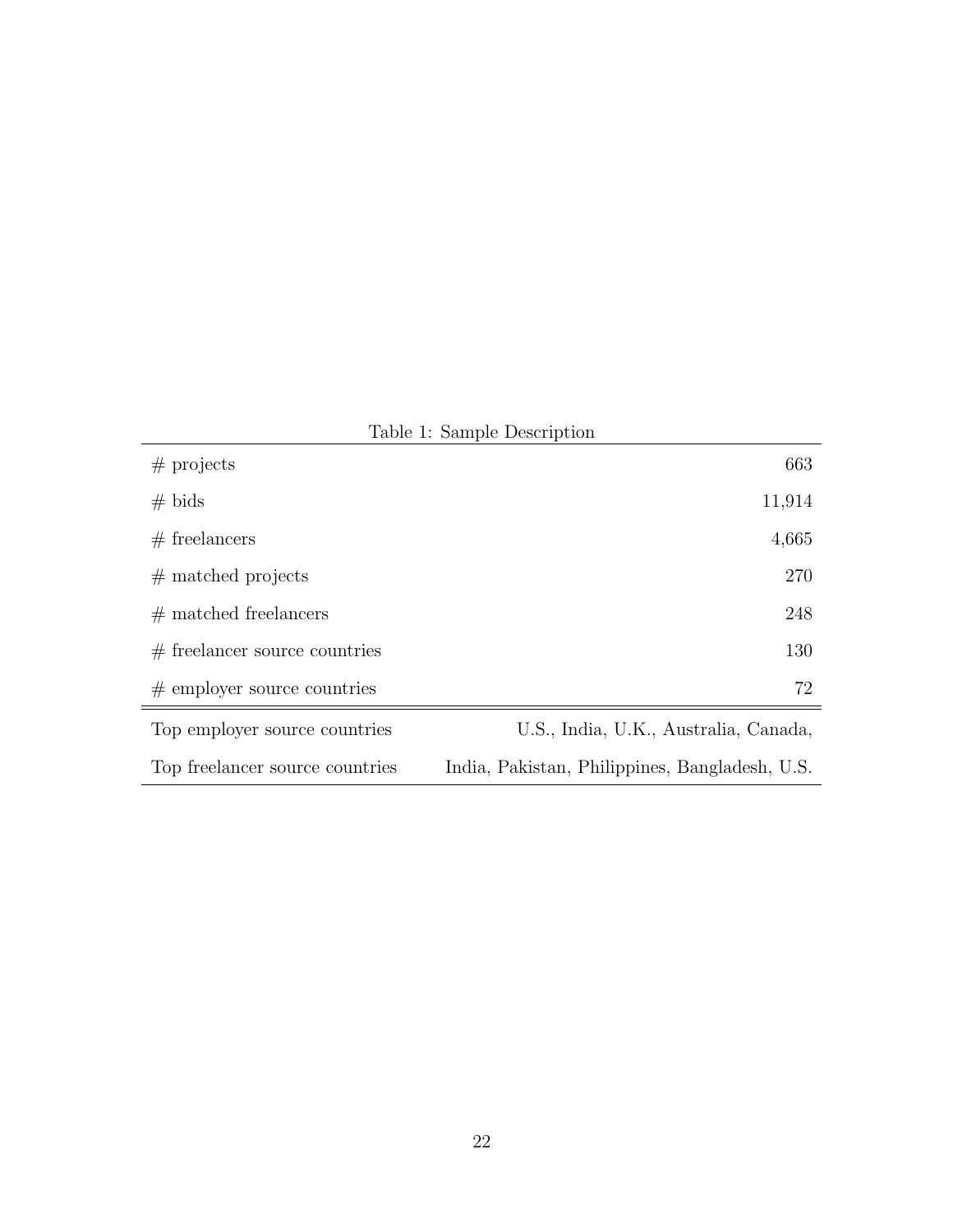Employer (Project) Attibutes

- Budget (in 100 USD): the maximum budge normalized by the median project length (by day) proposed by bidders
- AvgRating: average rating received by the employer
- Country
- Developed: whether the employer comes from a developed country, based on World Bank classification following Agrawal et al. (2014)
- GDP\_PPP (per capita, in 1000 USD): gross domestic product of employer's country converted to U.S. dollars using purchasing power parity rates, per capita

Freelancer Attributes

- Tenure: logarithm of number of days since registration
- AvgRating: average rating received by the freelancer
- Country
- Developed: whether the freelancer comes from a developed country, based on World Bank classification following Agrawal et al. (2014)
- GDP\_PPP (per capita, in 1000 USD): gross domestic product of freelancer's country converted to U.S. dollars using purchasing power parity rates, per capita

Employer-Freelancer Attributes

- SameCountry: whether employer and freelancer are from the same country
- PriorInteraction: whether the freelancer has worked for the employer in the past
- ContractPrice: the winning contract price normalized by the median project length (by day) proposed by bidders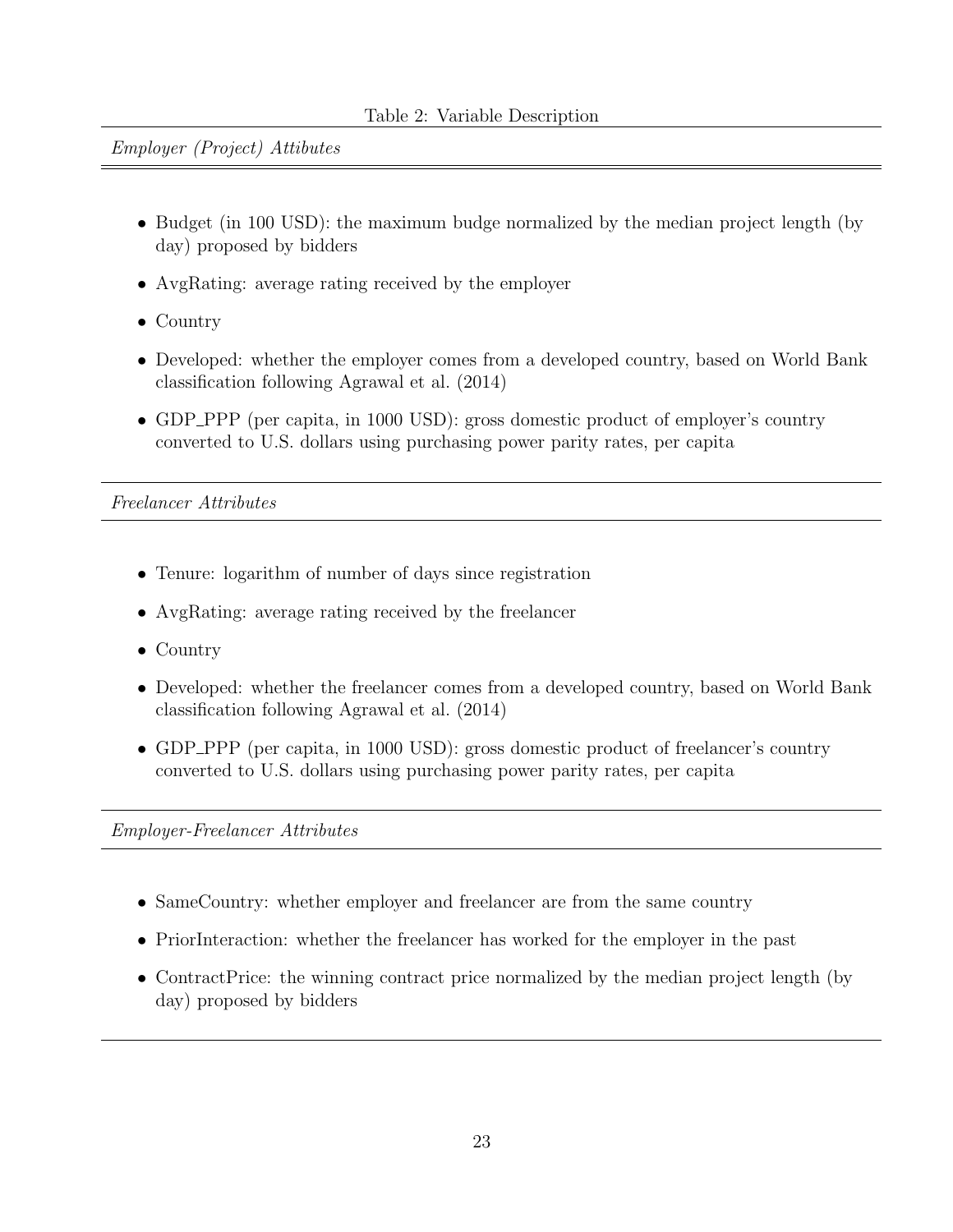| Variable                                       | Obs | Mean  | SD    | Median         | Min            | Max          |  |  |
|------------------------------------------------|-----|-------|-------|----------------|----------------|--------------|--|--|
| <i>Employer specific attributes</i>            |     |       |       |                |                |              |  |  |
| <b>Budget</b>                                  | 270 | 0.56  | 0.49  | 0.31           | 0.04           | 5            |  |  |
| Developed                                      | 270 | 0.79  | 0.41  | $\mathbf{1}$   | $\overline{0}$ | $\mathbf{1}$ |  |  |
| GDP_PPP                                        | 270 | 38.49 | 18.08 | 44.35          | 2.22           | 67.04        |  |  |
| AvgRating                                      | 270 | 4.33  | 1.63  | 5              | $\Omega$       | 5            |  |  |
| Freelancer specific attributes                 |     |       |       |                |                |              |  |  |
| Tenure                                         | 248 | 5.81  | 1.74  | 6.31           | $\theta$       | 8.08         |  |  |
| Developed                                      | 248 | 0.17  | 0.38  | $\overline{0}$ | $\theta$       | 1            |  |  |
| GDP_PPP                                        | 248 | 11.97 | 15.41 | 4.31           | 1.37           | 96.99        |  |  |
| AvgRating                                      | 248 | 4.54  | 1.21  | 4.89           | $\theta$       | 5            |  |  |
| <i>Employer-Freelancer specific attributes</i> |     |       |       |                |                |              |  |  |
| SameCountry                                    | 270 | 0.07  | 0.26  | $\theta$       | 0              | $\mathbf{1}$ |  |  |
| PriorInteraction                               | 270 | 0.09  | 0.28  | $\overline{0}$ | $\theta$       | $\mathbf{1}$ |  |  |
| ContractPrice                                  | 270 | 0.32  | 0.27  | 0.25           | 0.04           | 2.5          |  |  |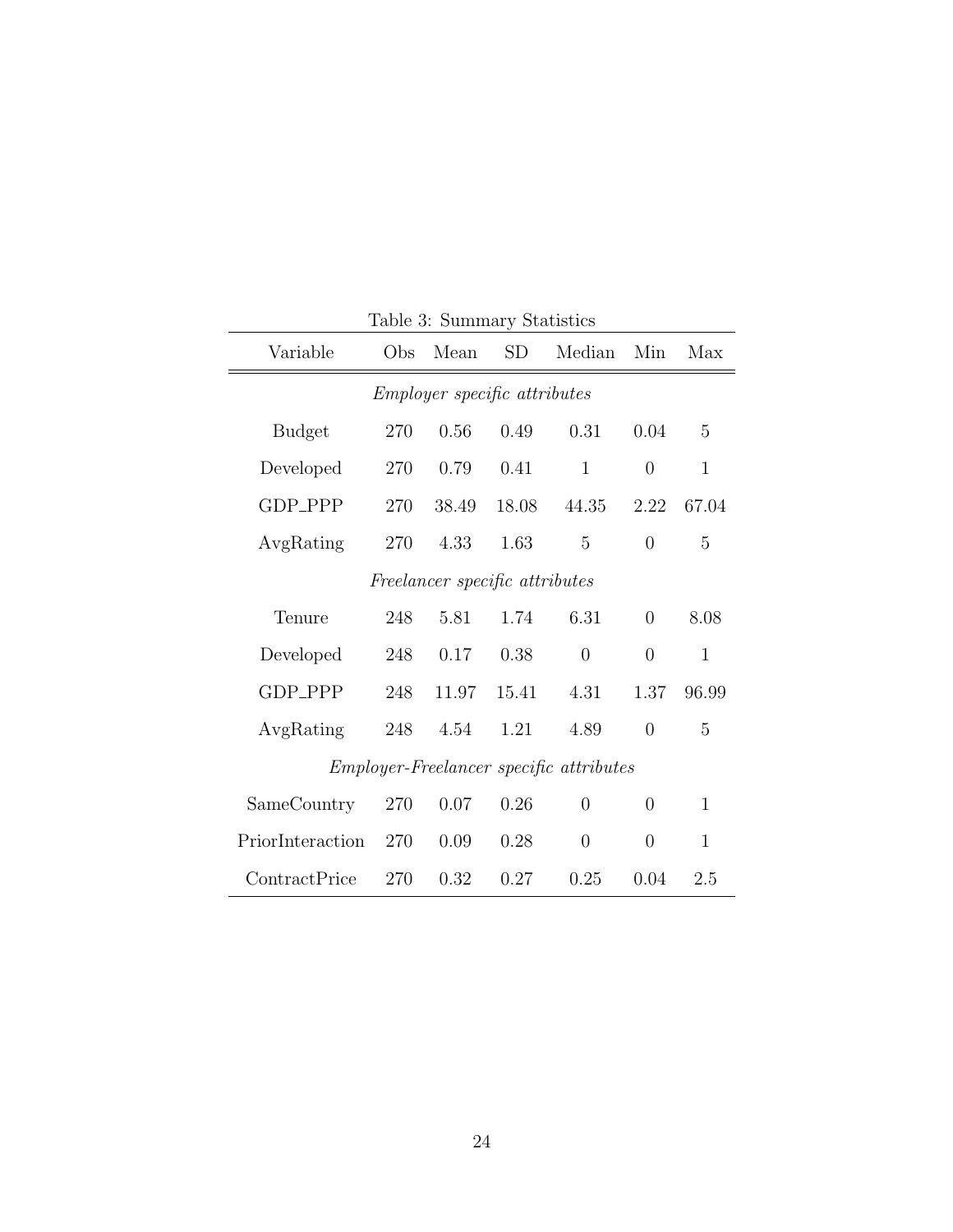| Variable                                | таріє 4. Емініанон немію<br>$\,$ Model $\,1$ | Model 2             | $\textbf{Model}~3$ |  |
|-----------------------------------------|----------------------------------------------|---------------------|--------------------|--|
| Budget*Ln(FreelancerTenure)             | $\mathbf{1}$                                 | $\mathbf{1}$        | $\mathbf{1}$       |  |
| EmployerDeveloped*FreelancerDeveloped   |                                              | $-1.724$            |                    |  |
|                                         |                                              | $(-38.058, -0.820)$ |                    |  |
| EmployerGDP_PPP*FreelancerGDP_PPP       |                                              |                     | $-0.001$           |  |
|                                         |                                              |                     | $(-0.024, -0.001)$ |  |
| $EmplayerAvgRating*FreelancerAvgRating$ | 0.299                                        | 0.701               | 0.613              |  |
|                                         | (0.089, 6.795)                               | (0.240, 7.165)      | (0.205, 10.036)    |  |
| SameCountry                             | 1.278                                        | 3.396               | 3.134              |  |
|                                         | (1.130, 4.321)                               | (1.564, 49.789)     | (2.583, 74.395)    |  |
| PriorInteraction                        | 49.302                                       | 15.102              | 99.573             |  |
|                                         | (12.642, 195.271)                            | (10.331, 96.435)    | (32.748, 289.480)  |  |
| Maximum Score                           | 0.6812                                       | 0.6863              | 0.6881             |  |
| Smoothed Maximum Score $S(\beta)$       | 0.6739                                       | 0.6804              | 0.6864             |  |

Table 4: Estimation Results

Note: The results are obtained from smoothed maximum score estimation.

The 95% bootstrap confidence intervals are reported in parentheses.